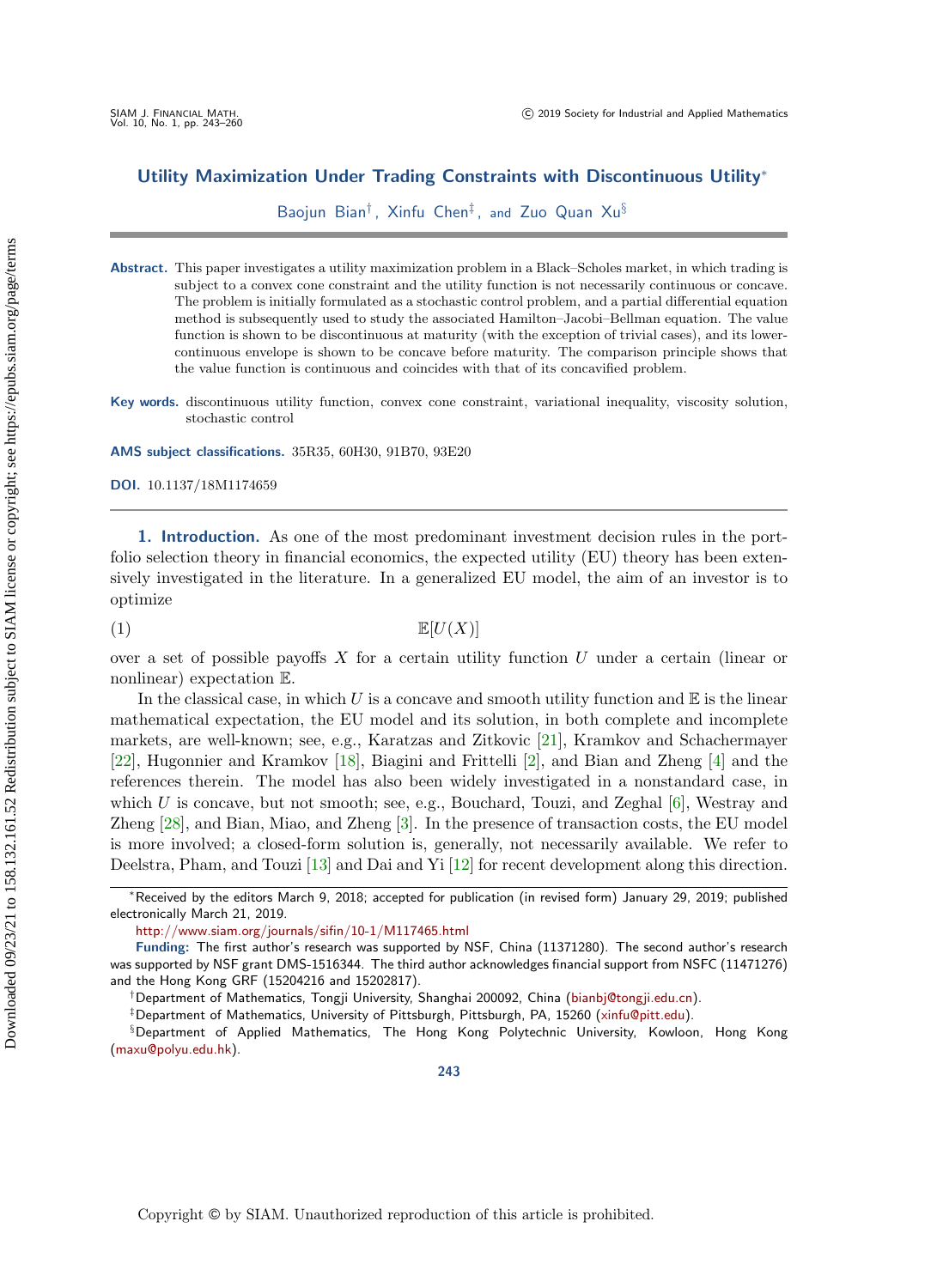Many well-known financial models can also be interpreted as special EU models wherein  $U$ is concave but  $E$  is not a necessary linear expectation. For instance, if  $E$  is chosen as a certain Choquet expectation, then the model  $(1)$  becomes the one with the rank-dependent utility; see Xia and Zhou [\[29\]](#page-17-1) and Xu [\[30\]](#page-17-2). While if  $\mathbb E$  is the infimum of a set of linear mathematical expectations, it becomes a model with ambiguity; see Gilboa and Schmeidler [\[14\]](#page-16-9), Hansen and Sargent [\[16\]](#page-16-10), Chen and Epstein [\[10\]](#page-16-11), and Bordigoni, Matoussi, and Schweizer [\[5\]](#page-16-12).

Meanwhile, as pointed out by Reichlin [\[26\]](#page-17-3), there is considerable empirical evidence showing that agents, in practice, tend to switch between risk-averse and risk-seeking behaviors, depending on the context. This fact partially accounts for the study of nonconcave EU models; see Berkelaar, Kouwenberg, and Post [\[1\]](#page-16-13), Larsen [\[24\]](#page-17-4), Rieger [\[27\]](#page-17-5), and Carpenter [\[9\]](#page-16-14). Some well-known behavioral finance models can also be regarded as nonconcave EU models. For instance, if  $U(x) = \mathbb{1}_{x \geq \text{goal}}$  (which is neither continuous nor concave) in [\(1\)](#page-0-0), the model becomes a goal-reaching problem; see Kulldorff [\[23\]](#page-16-15), Browne [\[7,](#page-16-16) [8\]](#page-16-17), and He and Zhou [\[17\]](#page-16-18). While if the utility function is S-shaped (that is, convex on the left of a reference point and concave on the right), the model becomes a cumulative prospect theory (CPT) model without probability weighting. (If one further takes E as a certain Choquet expectation, it becomes a standard CPT model with probability weighting; see Jin and Zhou [\[19\]](#page-16-19), He and Zhou [\[17\]](#page-16-18), Xu and Zhou [\[32\]](#page-17-6), and Xu [\[30\]](#page-17-2) for more on this.)

Reichlin [\[26\]](#page-17-3) studied a utility maximization problem for a not necessarily concave utility function in a complete market setting via a delicate probabilistic argument. He showed that whether the underlying probability space is atomic or atomless crucially affects the result of the portfolio selection problem. If the underlying probability space is atomless and there are no trading constraints, then the concave envelope of the value function is the value function of the concavified problem, namely, the one defined by replacing the utility function with its concave envelope in the old problem.

This paper, along with the research of [\[3,](#page-16-6) [28,](#page-17-0) [26\]](#page-17-3), studies an EU model in which the utility function is not necessarily continuous or concave. There are at least two important differences between our model and that of Reichlin [\[26\]](#page-17-3). Economically speaking, in our model, the investment strategy is subject to a convex cone constraint and the market may not be complete, whereas in [\[26\]](#page-17-3), there is no investment constraint and the market is complete. Mathematically speaking, we adopt the stochastic analysis and viscosity solution approach in contrast to the probabilistic argument approach used in [\[26\]](#page-17-3). We show that the value function is discontinuous at maturity (with the exception of trivial cases). We also provide a comparison principle instead of a verification theorem to guarantee the uniqueness of the viscosity solution.

Using stochastic analysis techniques, we first derive the upper and lower bounds for the value function when time approaches maturity. Next, we adopt the viscosity solution method to study the value function. By using the supersolution property, we prove the concavity of the value function before maturity. The concavity reveals that the value function is not continuous at maturity (unless the utility function is a classical concave one). This feature distinguishes our results from those of the classical ones. Next, by applying Ishii's lemma, we obtain a comparison principle for the value function. Finally, we derive the second-order smoothness of the value function before maturity by showing that it coincides with that of its concavified problem when the market is complete.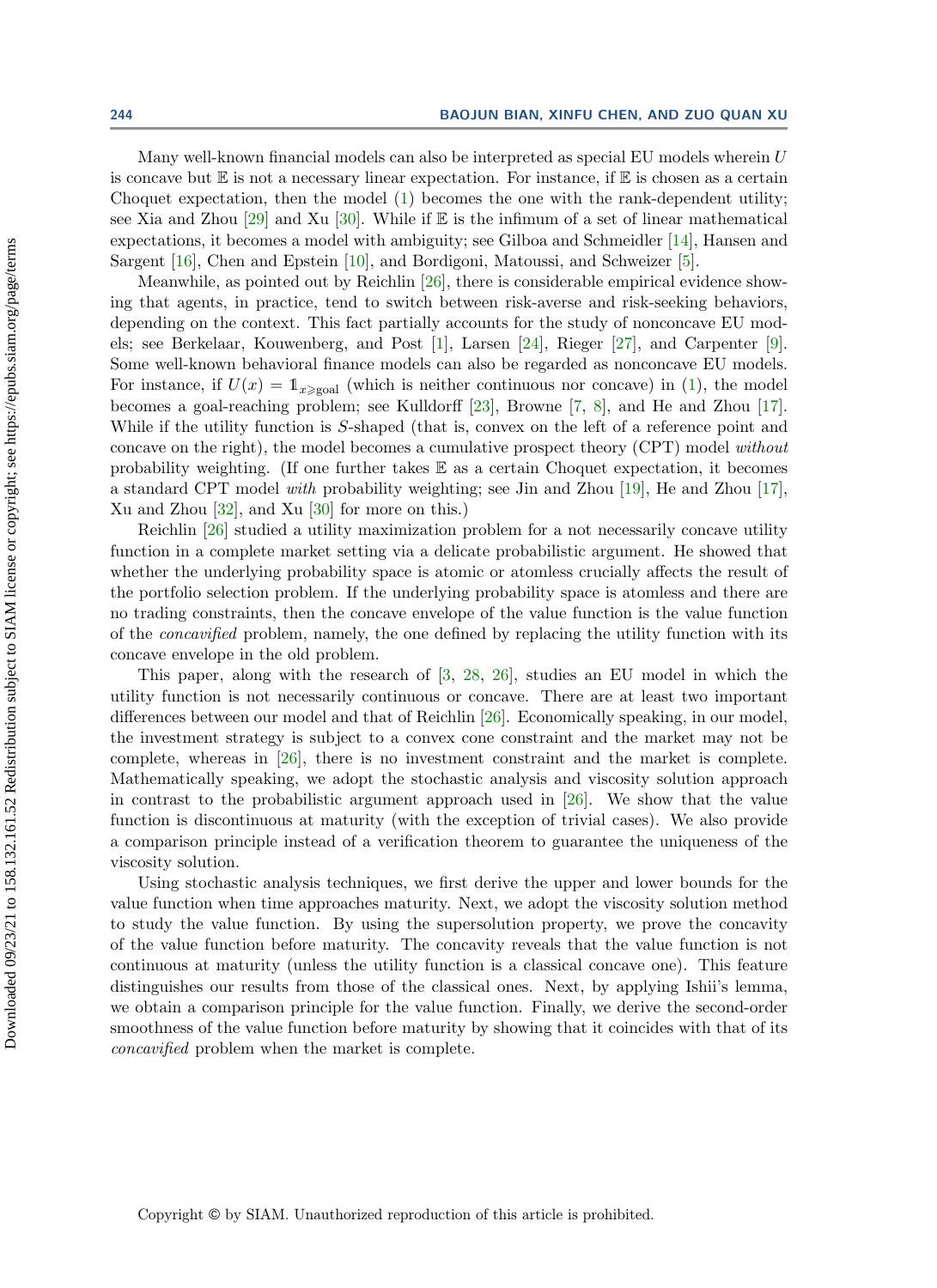This paper is organized as follows. In section [2,](#page-2-0) we formulate the problem. In section [3,](#page-4-0) we study the limits of the value function at maturity and prove the concavity of the value function before maturity. We also deduce a comparison principle for the value function. In section [4,](#page-12-0) we study the smoothness of the value function, and in section [5,](#page-13-0) we conclude the paper.

Notation. We use the following notation throughout this paper:

- $M^T$ , the transpose of a matrix or vector M;
- $||M|| = \sqrt{\sum_{i,j} m_{ij}^2}$ , the  $L^2$  norm for a matrix or vector  $M = (m_{ij});$
- $\bullet \mathbb{R}^m$ , *m*-dimensional real Euclidean space;
- $\bullet \ \mathbb{R}^m_+$  the subset of  $\mathbb{R}^m$  consisting of elements with nonnegative components.

The underlying uncertainty of the financial market is generated by a standard  $\{\mathcal{F}_t\}_{t\geq 0}$ -adapted *m*-dimensional Brownian motion  $B(\cdot) \equiv (B^1(\cdot), \ldots, B^m(\cdot))^T$  defined on a fixed filtered complete probability space  $(\Omega, \mathbf{F}, \mathbb{P}, \{\mathcal{F}_t\}_{t\geq 0}).$ 

Given a Hilbert space  $\mathcal H$  with the norm  $\|\cdot\|_{\mathcal H}$ , we can define a Banach space as follows:

$$
L_{\mathcal{F}}^{2}(a,b;\mathcal{H}) = \left\{ \varphi(\cdot) \middle| \varphi(\cdot) \text{ is an } \{\mathcal{F}_{t}\}_{t\geqslant0}\text{-adapted, }\mathcal{H}\text{-valued progressively measurable} \atop \text{process defined on } [a,b] \text{ and that satisfies } \|\varphi(\cdot)\|_{\mathcal{F}} < +\infty \right\}
$$

with the norm

$$
\|\varphi(\cdot)\|_{\mathcal{F}} = \left(\mathbb{E}\left[\int_a^b \|\varphi(t,\omega)\|_{\mathcal{H}}^2 dt\right]\right)^{\frac{1}{2}}.
$$

<span id="page-2-0"></span>2. Problem formulation. Let  $T > 0$  be a fixed investment maturity throughout the paper. Consider an arbitrage-free financial market in which  $n+1$  assets are traded continuously over the investment horizon [0, T]. One of the assets is a *bond*, whose price  $S_0(\cdot)$  evolves according to the ordinary differential equation

$$
\begin{cases} dS_0(t) = rS_0(t) dt, \quad t \geq 0, \\ S_0(0) = s_0 > 0, \end{cases}
$$

where r is the interest rate of the bond. The remaining n assets are *stocks*, and their prices  $S_i(\cdot)$ ,  $i = 1, 2, \ldots, n$ , are modeled by the system of stochastic differential equations

$$
\begin{cases} dS_i(t) = S_i(t)\{b_i dt + \sum_{j=1}^m \sigma_{ij} dB^j(t)\}, & t \ge 0, \\ S_i(0) = s_i > 0, \end{cases}
$$

where  $b_i$  is the appreciation rate of the stock i and  $\sigma_{ij}$  is the volatility coefficient. We define the volatility matrix  $\sigma := (\sigma_{ij})$  and the excess return vector  $\mu = (b_1 - r, \dots, b_n - r)^T$ . The parameters r,  $\mu$ , and  $\sigma$  are all (deterministic) constants. As usual, we assume there exists a vector  $\theta$  such that  $\mu = \sigma \theta$ , and it has the minimum  $L^2$  norm over all such vectors. This assumption ensures that the market is free of arbitrage opportunity.

The number of stocks should be no more than that of the uncertainties, namely,  $n \leq m$ ; otherwise some of the stocks could get redundant and could be removed from the market. The market is incomplete when  $n < m$ . In section [4,](#page-12-0) we will assume  $m = n$  and rank $(\sigma) = n$ to ensure the smoothness of the value function.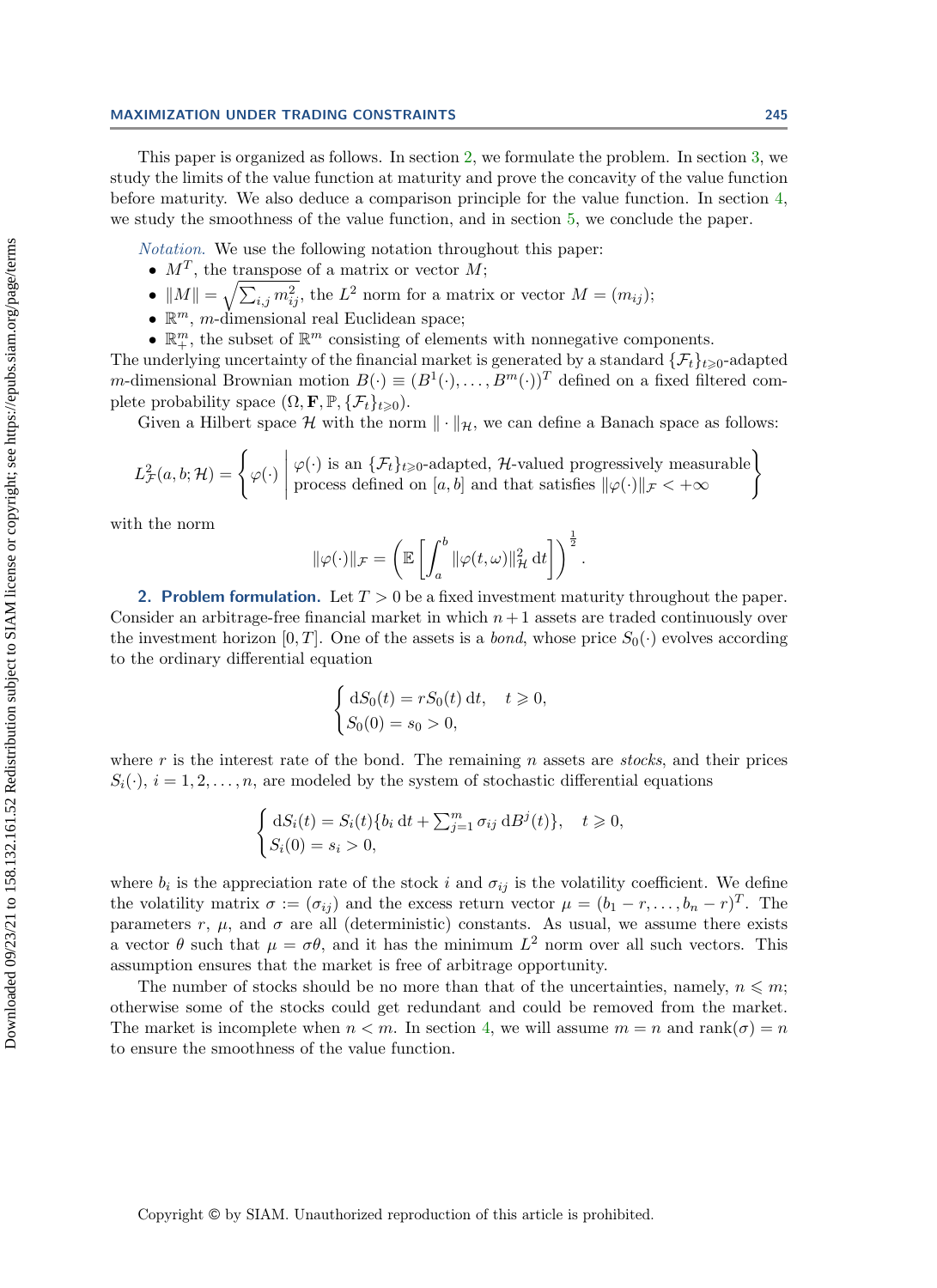Suppose an agent has an initial wealth  $x_0 > 0$  to invest in the market and her total wealth at time t is denoted by  $X(t)$ . Let  $\pi_i(t)$  denote her total market value in the stock i at time  $t, i = 1, \ldots, n$ . We refer to  $\pi(\cdot) := (\pi_1(\cdot), \ldots, \pi_n(\cdot))^T \in L^2_{\mathcal{F}}(0,T;\mathbb{R}^n)$  as a portfolio. We only consider self-financing portfolios so that the wealth process  $X(\cdot)$  follows (see Karatazas and Shreve [\[20\]](#page-16-20))

$$
\begin{cases} dX(t) = [rX(t) + \pi(t)^T \mu] dt + \pi(t)^T \sigma dB(t), \quad t \ge 0, \\ X(0) = x_0. \end{cases}
$$

An important restriction considered in this paper is the convex cone portfolio constraint, that is,

$$
\pi(t) \in \mathcal{C} \quad \forall \ t \in [0, T],
$$

where  $\mathcal{C} \subseteq \mathbb{R}^n$  is a nonempty closed convex cone. This model covers many important practical cases, for instance, shorting is not allowed in the market when  $\mathcal{C} = \mathbb{R}^n_+$ , and there are no trading constraints when  $\mathcal{C} = \mathbb{R}^n$ . We assume that  $\mathcal{C}^T \sigma$  is not identical to zero; otherwise  $\pi(t)^T \sigma = 0$ , and  $\pi(t)^T \mu = \pi(t)^T \sigma \theta = 0$  for all  $t \geq 0$ , so that the problem is not interesting at all.

Another important restriction considered in this paper is the prohibition on bankruptcy, namely,

$$
X(t) \geq 0 \quad \forall \ t \in [0, T].
$$

Let  $A$  denote the set of all the admissible portfolios satisfying the aforementioned constraints, namely,

$$
\mathcal{A} := \{ \pi(\cdot) \in L^2_{\mathcal{F}}(0,T;\mathbb{R}^n) : \pi(t) \in \mathcal{C}, \ X(t) \geq 0 \ \forall \ t \in [0,T] \}.
$$

It is easily seen that A is a convex set.

Let  $U : [0, \infty) \mapsto [0, \infty)$  be a nonconstant, nondecreasing utility function with  $U(0) = 0$ . The agent's value function is defined as

$$
V(x,t) = \sup_{\pi \in \mathcal{A}} \mathbb{E}_{t,x}[U(X_T)] \quad \forall (x,t) \in \mathcal{S} := [0,\infty) \times [0,T),
$$

where  $\mathbb{E}_{t,x}$  denotes the condition expectation given that  $X_t = x$ . The main aim of this paper is to study the property of this value function.

Let  $\hat{U}$  denote the concave envelope function of U that is the smallest concave function dominating U on  $[0, \infty)$ . See Figure [1](#page-4-1) for a demonstration of the utility function U and its concave envelope  $U$ .

We impose the following assumption throughout the paper.

<span id="page-3-0"></span>Assumption 1. The function  $\hat{U}$  satisfies  $\hat{U}(0) = 0$  and is Hölder continuous, namely,

$$
|\widehat{U}(x) - \widehat{U}(y)| \leq L|x - y|^p \quad \forall \ x, y \geq 0
$$

for some constants  $L > 0$  and  $0 < p < 1$ .

As U is nonconstant and nondecreasing, so is  $\hat{U}$ . Moreover  $U = \hat{U}$  if and only if U is concave and continuous.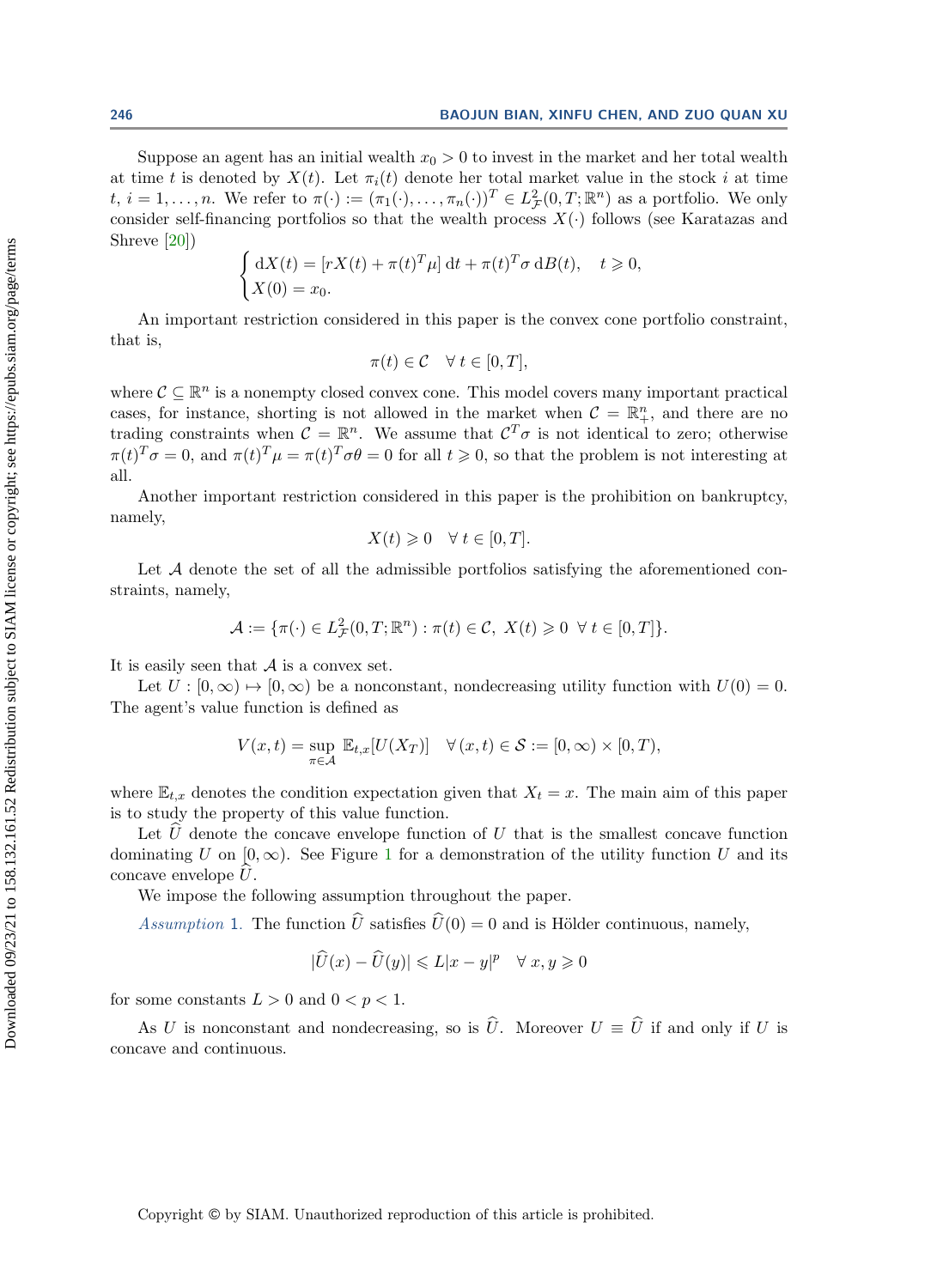<span id="page-4-1"></span>

Figure 1. The utility function U and its concave envelope  $\hat{U}$ .

*Example [1](#page-3-0).* Assumption 1 holds true for the following utility functions (where  $a$  and  $b$  are positive constants):

- $U(x) = ((x a)_+ + b)^{\alpha} b^{\alpha}$  for  $0 < \alpha < 1$ ;
- $U(x) = \log(b(x a)_{+} + 1);$
- $U(x) = u((x a)_+)$  where u is continuous increasing and concave with  $u(0) = 0$  and  $u(x) \leqslant Cx^p$  for some  $C > 0$  and  $0 < p < 1$ .

<span id="page-4-0"></span>3. Concavity and comparison principle. In this section, we study the properties of the value function V.

<span id="page-4-4"></span>Lemma 3.[1](#page-3-0). Let Assumption 1 hold. Then, there exists a constant  $C = C(T)$  such that  $0 \leqslant V(x,t) \leqslant LCx^p$  for any  $(x,t) \in S$ .

*Proof.* Under Assumption [1,](#page-3-0) we have  $U \leq \widehat{U} \leq Lx^p$ . For  $U(x) = Lx^p$  and  $\mathcal{C} = \mathbb{R}^n$ , the value function at  $(x, t)$  is well-known to be  $Le^{c(T-t)}x^p$ , where

$$
c = \sup_{\pi \in \mathbb{R}^n} \left( -\frac{1}{2} (1 - p)p \|\pi^T \sigma\|^2 + p\pi^T \mu \right) + pr < \infty,
$$

<span id="page-4-2"></span>giving the claimed upper bound.

Lemma 3.2. The value function  $V(x,t)$  is nondecreasing in x and nonincreasing in t.

Proof. The proof is trivial by definition.

An upper bound for the value function near maturity is given as follows.

<span id="page-4-3"></span>Lemma 3.3. We have

$$
\limsup_{t \nearrow T} V(x,t) \leq \widehat{U}(x).
$$

Proof. Let

<span id="page-4-5"></span>(2) 
$$
\rho_t = e^{-\frac{1}{2}\int_0^t \|\theta\|^2 \, ds - \int_0^t \theta^T \, dB(s)}.
$$

Itô's lemma gives

$$
d(\rho_t X_t) = \rho_t(\pi(t)^T \sigma - X_t \theta^T) dB(t),
$$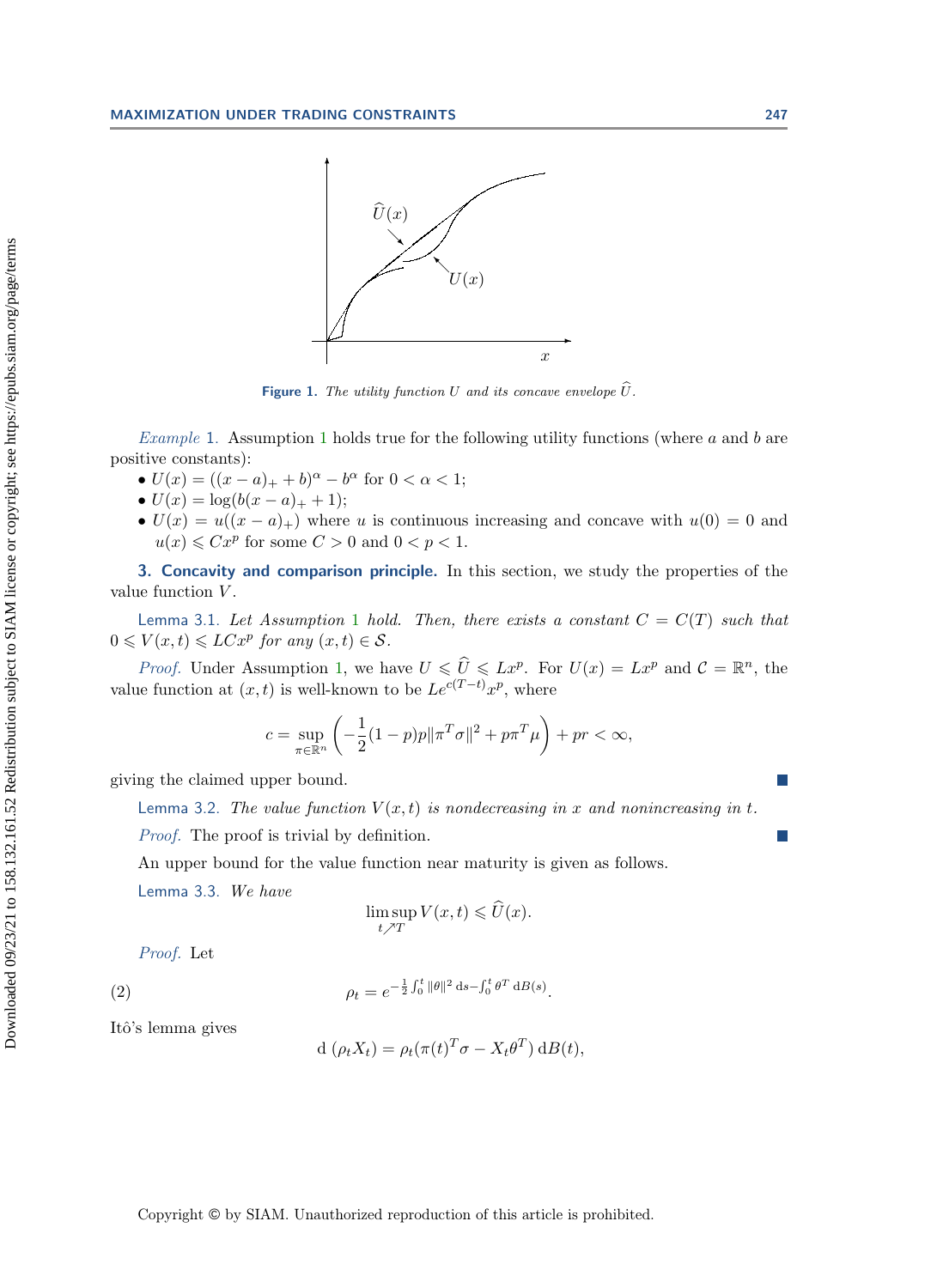so the process  $\rho_t X_t$  is a local martingale. As  $\rho_t X_t$  is also nonnegative, it is a supermartingale, and hence

$$
\mathbb{E}_{t,x}\left[\frac{\rho_T}{\rho_t}X_T\right] \leqslant x.
$$

For any  $\pi \in \mathcal{A}$ , by Jensen's inequality,

$$
\mathbb{E}_{t,x}\left[\widehat{U}\left(\frac{\rho_T}{\rho_t}X_T\right)\right] \leq \widehat{U}\left(\mathbb{E}_{t,x}\left[\frac{\rho_T}{\rho_t}X_T\right]\right) \leq \widehat{U}(x).
$$

Hence,

<span id="page-5-0"></span>(3) 
$$
\limsup_{t \nearrow T} \sup_{\pi \in \mathcal{A}} \mathbb{E}_{t,x} \left[ \widehat{U} \left( \frac{\rho_T}{\rho_t} X_T \right) \right] \leq \widehat{U}(x).
$$

Next, we proceed to prove

<span id="page-5-1"></span>(4) 
$$
\lim_{t \nearrow T} \sup_{\pi \in \mathcal{A}} \mathbb{E}_{t,x} \left| \widehat{U}(X_T) - \widehat{U}\left(\frac{\rho_T}{\rho_t} X_T\right) \right| = 0.
$$

Indeed, for all  $x, y \geq 0$ , by Assumption [1,](#page-3-0)

$$
|\widehat{U}(x) - \widehat{U}(y)| \leq L|x - y|^p.
$$

Thus, for any  $\pi \in \mathcal{A}$ , Hölder's inequality yields

$$
\mathbb{E}_{t,x}\left[\left|\widehat{U}(X_T) - \widehat{U}\left(\frac{\rho_T}{\rho_t}X_T\right)\right|\right] \leq C \mathbb{E}_{t,x}\left[\left(\frac{\rho_T}{\rho_t}X_T\right)^p \left|\frac{\rho_t}{\rho_T} - 1\right|^p\right] \\
\leq C \left(\mathbb{E}_{t,x}\left[\frac{\rho_T}{\rho_t}X_T\right]\right)^p \left(\mathbb{E}_{t,x}\left[\left|\frac{\rho_t}{\rho_T} - 1\right|^{\frac{p}{1-p}}\right]\right)^{1-p} \\
\leq C x^p \left(\mathbb{E}_{t,x}\left[\left|\frac{\rho_t}{\rho_T} - 1\right|^{\frac{p}{1-p}}\right]\right)^{1-p} \\
= C x^p \left(\mathbb{E}\left[\left|\frac{1}{\rho_{T-t}} - 1\right|^{\frac{p}{1-p}}\right]\right)^{1-p},
$$

where we used the fact that  $\rho$  is a geometric Brownian motion to obtain the last equality. Consequently,

$$
\limsup_{t \nearrow T} \sup_{\pi \in \mathcal{A}} \mathbb{E}_{t,x} \left[ \left| \widehat{U}(X_T) - \widehat{U}\left(\frac{\rho_T}{\rho_t} X_T\right) \right| \right] \leq \limsup_{t \nearrow T} C x^p \left( \mathbb{E} \left[ \left| \frac{1}{\rho_{T-t}} - 1 \right|^{\frac{p}{1-p}} \right] \right)^{1-p} = 0.
$$

Therefore, by [\(3\)](#page-5-0), [\(4\)](#page-5-1), and the fact that  $U\leqslant \widehat{U},$  we have

$$
\limsup_{t \nearrow T} V(x,t) = \limsup_{t \nearrow T} \sup_{\pi \in \mathcal{A}} \mathbb{E}_{t,x} \left[ U(X_T) \right] \leq \limsup_{t \nearrow T} \sup_{\pi \in \mathcal{A}} \mathbb{E}_{t,x} \left[ \widehat{U}(X_T) \right]
$$
\n
$$
\leq \limsup_{t \nearrow T} \sup_{\pi \in \mathcal{A}} \mathbb{E}_{t,x} \left[ \widehat{U} \left( \frac{\rho_T}{\rho_t} X_T \right) \right] + \limsup_{t \nearrow T} \sup_{\pi \in \mathcal{A}} \mathbb{E}_{t,x} \left[ \left| \widehat{U}(X_T) - \widehat{U} \left( \frac{\rho_T}{\rho_t} X_T \right) \right| \right] \leq \widehat{U}(x).
$$
\nthe desired result is thus proved.

The desired result is thus proved.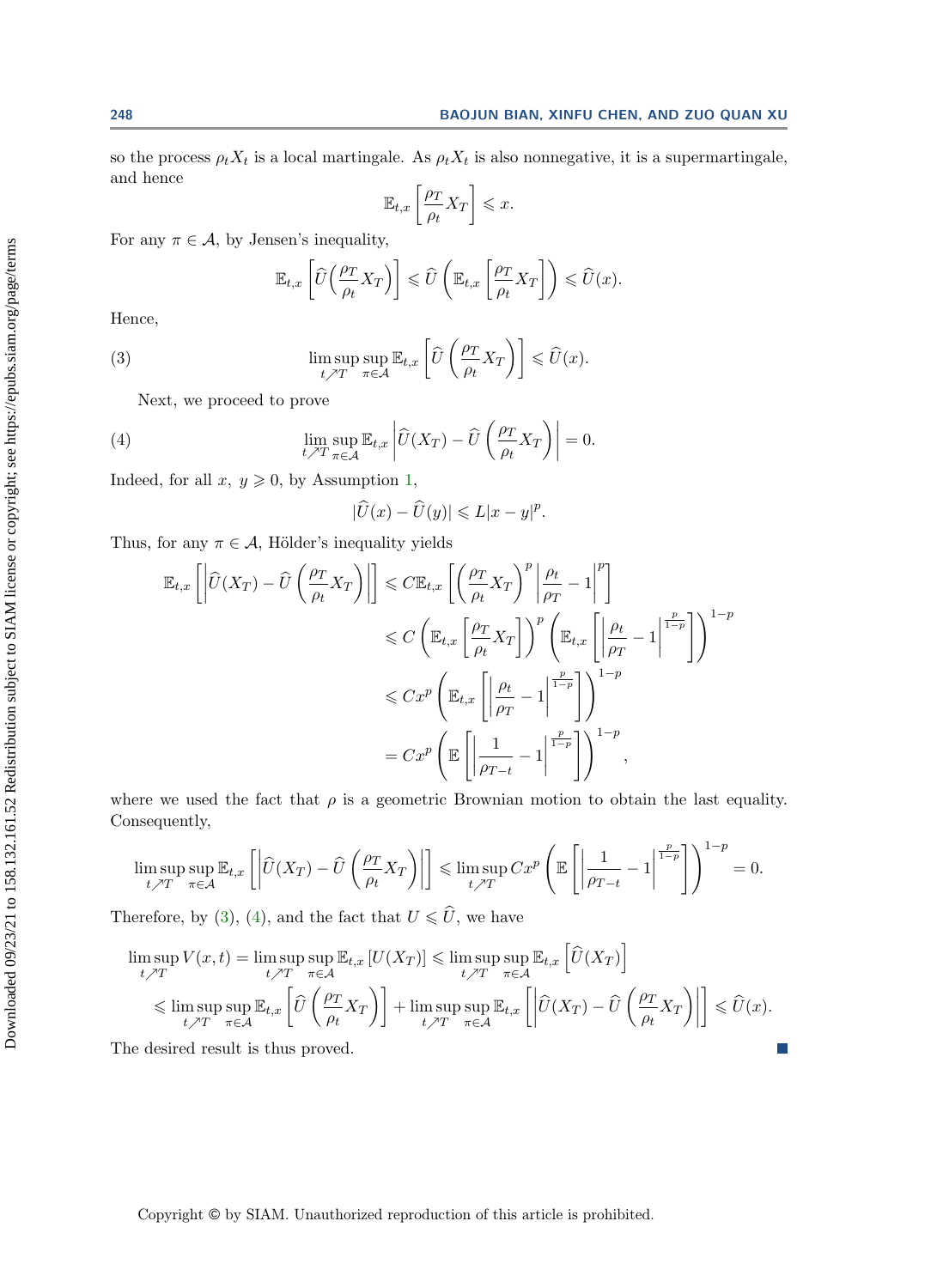#### MAXIMIZATION UNDER TRADING CONSTRAINTS 249

We next assign a lower bound for the value function near maturity.

<span id="page-6-3"></span>Lemma 3.4. We have

$$
\liminf_{t \nearrow T} V(x,t) \geqslant U(x).
$$

*Proof.* By taking  $\pi \equiv 0$ , we derive a trivial lower bound  $V(x,t) \ge U(xe^{r(T-t)}) \ge U(x)$ . The claim follows immediately.

Remark 1. We remark that the upper and the lower bounds for the value function obtained thus far are not the same unless  $U \equiv \hat{U}$ , that is, the utility function U is concave. Later we will show that the lower bound inequality can be strict unless  $U$  is concave. This is one important finding from our model.

We now study the properties of the value function before maturity by using the viscosity solution approach. For the definition of a (discontinuous) viscosity solution, see Definition 4.2.1 in [\[25\]](#page-17-7).

As in [\[25\]](#page-17-7), let us define

$$
V^*(x,t) = \limsup_{(y,s)\to(x,t)} V(y,s), \quad V_*(x,t) = \liminf_{(y,s)\to(x,t)} V(y,s).
$$

Then the following holds.

<span id="page-6-4"></span>Proposition 3.5. The function  $V_*(x,t)$  ( $V^*(x,t)$ ) is a lower (upper) semicontinuous, super-(sub)-solution of

<span id="page-6-0"></span>(5) 
$$
V_t + \sup_{\pi \in \mathcal{C}} \left( \frac{1}{2} ||\pi^T \sigma||^2 x^2 V_{xx} + \pi^T \mu x V_x \right) + rxV_x = 0, \quad (x, t) \in \mathcal{S},
$$

which is nondecreasing in x and nonincreasing in t.

*Proof.* The monotonicity follows from Lemma [3.2,](#page-4-2) while the other claims are from [\[25\]](#page-17-7).  $\blacksquare$ 

Now we are ready to present our main result.

<span id="page-6-2"></span>Theorem 3.6. Assume that  $U(x, t)$  is a lower semicontinuous supersolution of [\(5\)](#page-6-0) that is nondecreasing in x and nonincreasing in t. Then for each  $t \in [0, T)$ , the function  $U(x, t)$  is a concave function in  $x$ , and hence, it is continuous in  $x$ .

*Proof.* Suppose that U is not concave in x. Then, there exists  $0 < x_1 < x_0 < x_2, 0 \leq t_0 <$ T and  $0 < \alpha < 1$  such that  $x_0 = \alpha x_1 + (1 - \alpha)x_2$  and  $U(x_0, t_0) < \alpha U(x_1, t_0) + (1 - \alpha)U(x_2, t_0)$ . Set

$$
3\delta = \alpha U(x_1, t_0) + (1 - \alpha)U(x_2, t_0) - U(x_0, t_0) > 0.
$$

Choose a and b such that  $U(x_i, t_0) = ax_i + b$ ,  $i = 1, 2$ . We note that  $a \ge 0$  as U is nondecreasing in x. By the lower semicontinuity of U, there exists  $x_1 < \overline{x}_1 < \overline{x}_2 < x_2$  and  $t_0 < t_1 < T$  such that

<span id="page-6-1"></span>(6) 
$$
U(x,t) - ax - b + \delta > 0 \quad \forall (x,t) \in \{ [x_1,\overline{x}_1] \cup [\overline{x}_2,x_2] \} \times [t_0,t_1).
$$

Let

$$
\Omega_0 = [x_1, x_2] \times [t_0, t_1);
$$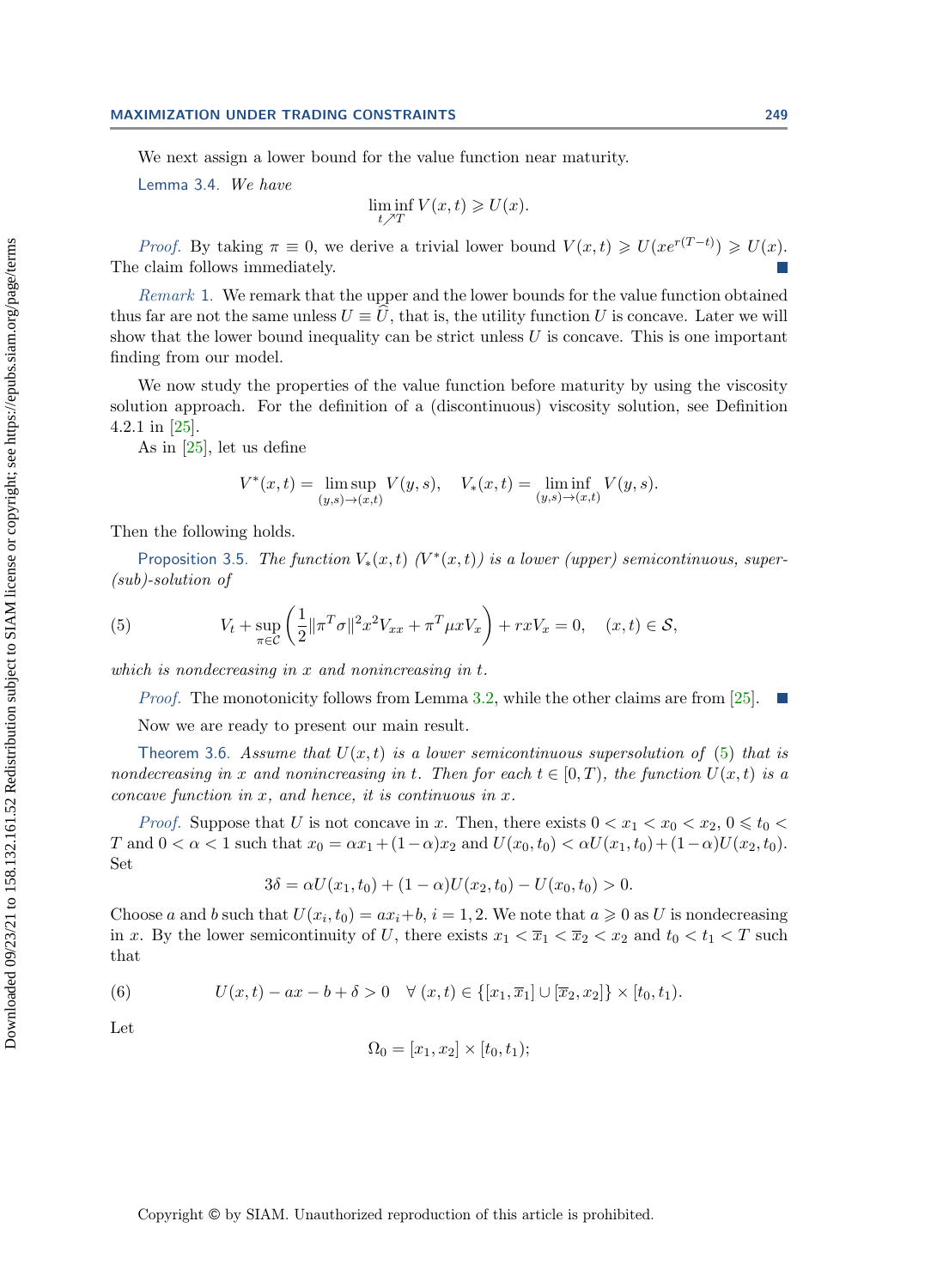and let

$$
W_d(x,t) = U(x,t) - ax - b + 2\delta + dh(x) + \frac{\varepsilon}{t_1 - t}, \quad (x,t) \in \Omega_0,
$$

where

$$
h(x_1) = h(x_2) = 0, \quad h''(x) < 0 \quad \forall \ x \in [x_1, x_2] \quad (\text{e.g., } h(x) = (x - x_1)(x_2 - x)).
$$

Observe that  $h > 0$  on  $(x_1, x_2)$  because it is strictly concave. We define

$$
d^* = \inf\{d \ge 0 : W_d(x, t) \ge 0 \ \ \forall \ (x, t) \in \Omega_0\}.
$$

First, we have, for  $0 < \varepsilon < \delta(t_1 - t_0)$ ,

$$
W_0(x_0, t_0)
$$
  
=  $U(x_0, t_0) - ax_0 - b + 2\delta + \frac{\varepsilon}{t_1 - t_0}$   
=  $\alpha U(x_1, t_0) + (1 - \alpha)U(x_2, t_0) - 3\delta - a(\alpha x_1 + (1 - \alpha)x_2) - b + 2\delta + \frac{\varepsilon}{t_1 - t_0}$   
=  $\alpha (U(x_1, t_0) - ax_1 - b) + (1 - \alpha)(U(x_2, t_0) - ax_2 - b) - \delta + \frac{\varepsilon}{t_1 - t_0}$   
=  $-\delta + \frac{\varepsilon}{t_1 - t_0} < 0$ .

This implies  $d^* > 0$ .

Second, for 
$$
(x, t) \in [x_1, \overline{x}_1] \times [t_0, t_1) \cup [\overline{x}_2, x_2] \times [t_0, t_1)
$$
, by (6) and  $h \ge 0$ , we have

$$
W_d(x,t) = U(x,t) - ax - b + 2\delta + dh(x) + \frac{\varepsilon}{t_1 - t} \ge \delta > 0 \quad \forall \ d \ge 0.
$$

For  $(x, t) \in [\overline{x}_1, \overline{x}_2] \times [t_0, t_1)$ , using the monotonicity of U, we have

(7)  
\n
$$
W_d(x,t) = U(x,t) - ax - b + 2\delta + dh(x) + \frac{\varepsilon}{t_1 - t}
$$
\n
$$
\geq U(\overline{x}_1, t_1) - a\overline{x}_2 - b + 2\delta + d \min_{y \in [\overline{x}_1, \overline{x}_2]} \{h(y)\}
$$
\n
$$
= U(\overline{x}_1, t_1) - a\overline{x}_2 - b + 2\delta + d \min\{h(\overline{x}_1), h(\overline{x}_2)\},
$$

<span id="page-7-0"></span>where the last equality is due to the concavity of h. Notice  $h > 0$  on  $[\overline{x}_1, \overline{x}_2] \subset (x_1, x_2)$ , so the right-hand side of  $(7)$  is positive for a sufficiently large d. We now conclude that  $0 < d^* < \infty$  and  $W_{d^*} \geq 0$  on  $\Omega_0$ . Moreover, by the lower semicontinuity of U, there exists  $(x^*, t^*) \in [\overline{x}_1, \overline{x}_2] \times [t_0, t_1) \subseteq \Omega_0$  such that  $W_{d^*}(x^*, t^*) = 0$ . Let

$$
\eta(x,t) = ax + b - 2\delta - d^*h(x) - \frac{\varepsilon}{t_1 - t}.
$$

We then have  $U \geq \eta$  on  $\Omega_0$  and  $U(x^*, t^*) = \eta(x^*, t^*)$ . Hence, the test function  $\eta$  must satisfy the supersolution property of the Hamilton–Jacobi–Bellman (HJB) equation [\(5\)](#page-6-0) at  $(x^*, t^*)$ , that is,

$$
\eta_t + \sup_{\pi \in \mathcal{C}} \left( \frac{1}{2} \| \pi^T \sigma \|^2 x^2 \eta_{xx} + \pi^T \mu x \eta_x \right) + r x \eta_x \Big|_{(x^*, t^*)} \leq 0.
$$

However, this is impossible because  $\eta_{xx}(x^*, t^*) = -d^*h''(x^*) > 0$  and  $\|\pi^T\sigma\|$  can take an arbitrarily large value as  $C^T \sigma \neq 0$  and C is a cone.  $\mathcal{C}^{\mathcal{A}}$ 

Copyright © by SIAM. Unauthorized reproduction of this article is prohibited.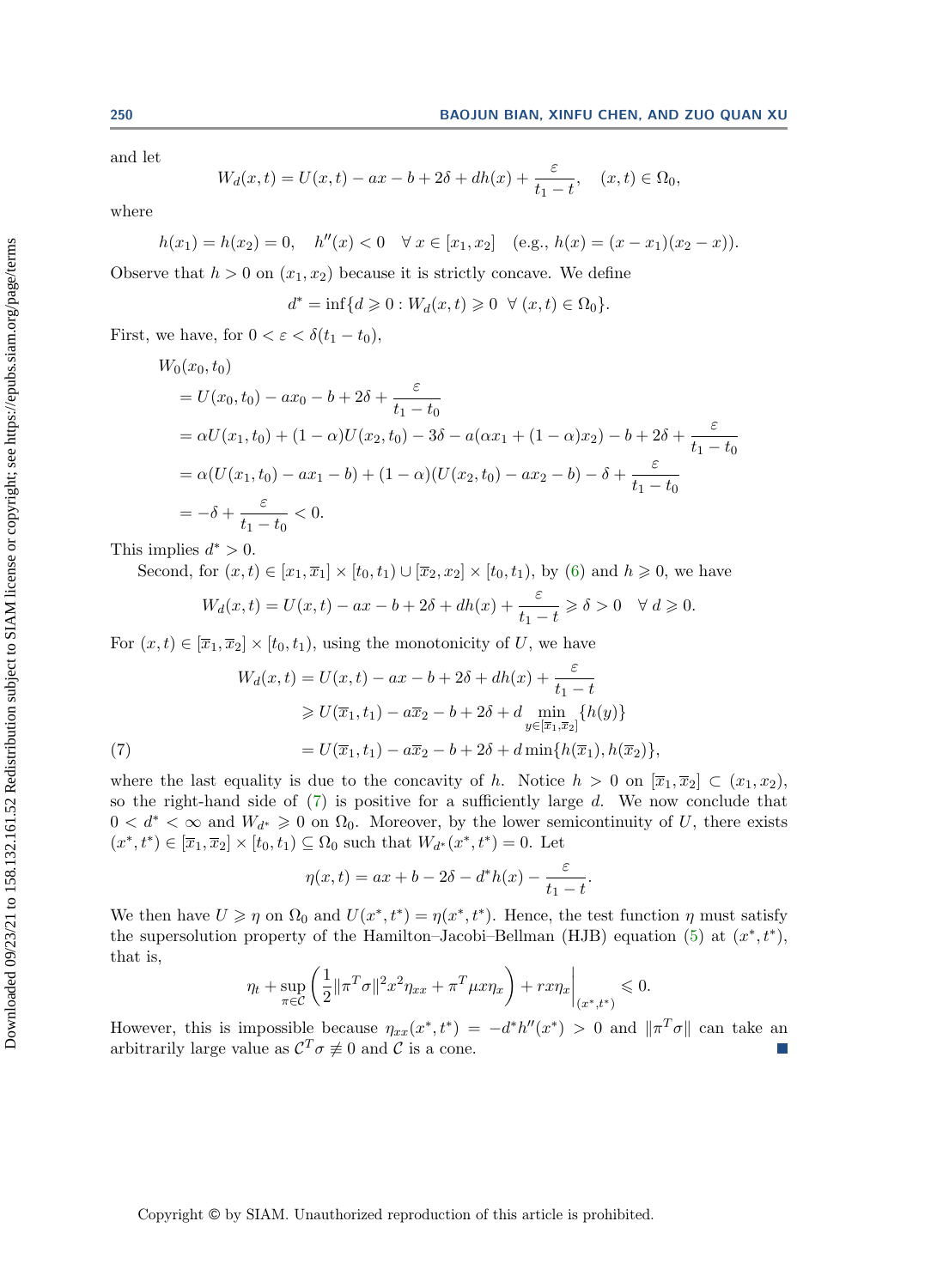Applying Theorem [3.6,](#page-6-2) we can now derive the exact value of the value function when time approaches maturity.

<span id="page-8-3"></span>Corollary 3.7. We have

$$
\lim_{t \nearrow T} V(x,t) = \widehat{U}(x).
$$

*Proof.* As  $V_*$  is concave in x, by Lemma [3.4,](#page-6-3) we obtain a new lower bound lim inf<sub>t  $\chi_T V_*(x, t)$ </sub>  $\geq \hat{U}(x)$ . Together with the upper bound given in Lemma [3.3,](#page-4-3) the claim follows from the definition of  $V^*$ .

Remark 2. In [\[25\]](#page-17-7), the author considered the superreplication cost in an uncertain volatility model, which is similar to our problem. He introduced a continuous function  $G(t, x, p, M)$ such that the Hamiltonian is well-defined if and only if  $G \geq 0$ . The concavity and terminal conditions of the value function were studied by introducing the function  $G$  into the HJB variational inequality. See  $(4.7)$ ,  $(4.12)$ , and Theorem 4.3.2 in [\[25\]](#page-17-7). However, in our case, it is impossible to find a suitable function  $G$  to discuss the concavity and terminal condition of the value function.

We derive the following crucial comparison principle, which ensures the uniqueness of the viscosity solution and the continuity of the value function.

<span id="page-8-4"></span>Theorem 3.8 (comparison principle). Let  $u^*$  be the upper semicontinuous subsolution, and  $v_*$  be the lower semicontinuous supersolution of  $(5)$ , respectively. Suppose that

(8) 
$$
u^*(x,T) \leq v_*(x,T), \quad u^*(0,t) \leq v_*(0,t),
$$

and  $|u^*(x,t)|+|v_*(x,t)| \leq C(1+x^p)$  for all  $(x,t) \in S$  with some  $0 < p < 1$  and  $C > 0$ . Then

(9) 
$$
u^*(x,t) \leq v_*(x,t) \quad \forall (x,t) \in \mathcal{S}.
$$

*Proof.* Suppose that [\(9\)](#page-8-0) is not true; then, by boundary conditions [\(8\)](#page-8-1), there exists a  $\delta > 0$ and  $(x_0, t_0) \in \mathcal{S}$  such that

<span id="page-8-1"></span><span id="page-8-0"></span>
$$
u^*(x_0, t_0) - v_*(x_0, t_0) = 2\delta > 0.
$$

First fix an arbitrary constant q in  $(p, 1)$ . Then choose a small constant  $\varepsilon > 0$  such that

$$
u^*(x_0, t_0) - v_*(x_0, t_0) - 2\varepsilon x_0^q > \delta
$$

and a large constant  $\beta$  such that

<span id="page-8-2"></span>(10) 
$$
\beta > \frac{\|\theta\|^2 q}{2(1-q)} + r q.
$$

Define the test function

$$
\varphi(x, y, t, s) = (k((x - y)^2 + (t - s)^2) + \varepsilon (x^q + y^q))e^{\beta(s - t)}
$$

on  $\mathbb{R}^2_+ \times [0,T]^2$  for each  $k > 0$ . Let

$$
W(x, y, t, s) = u^*(x, t) - v_*(y, s) - \varphi(x, y, t, s),
$$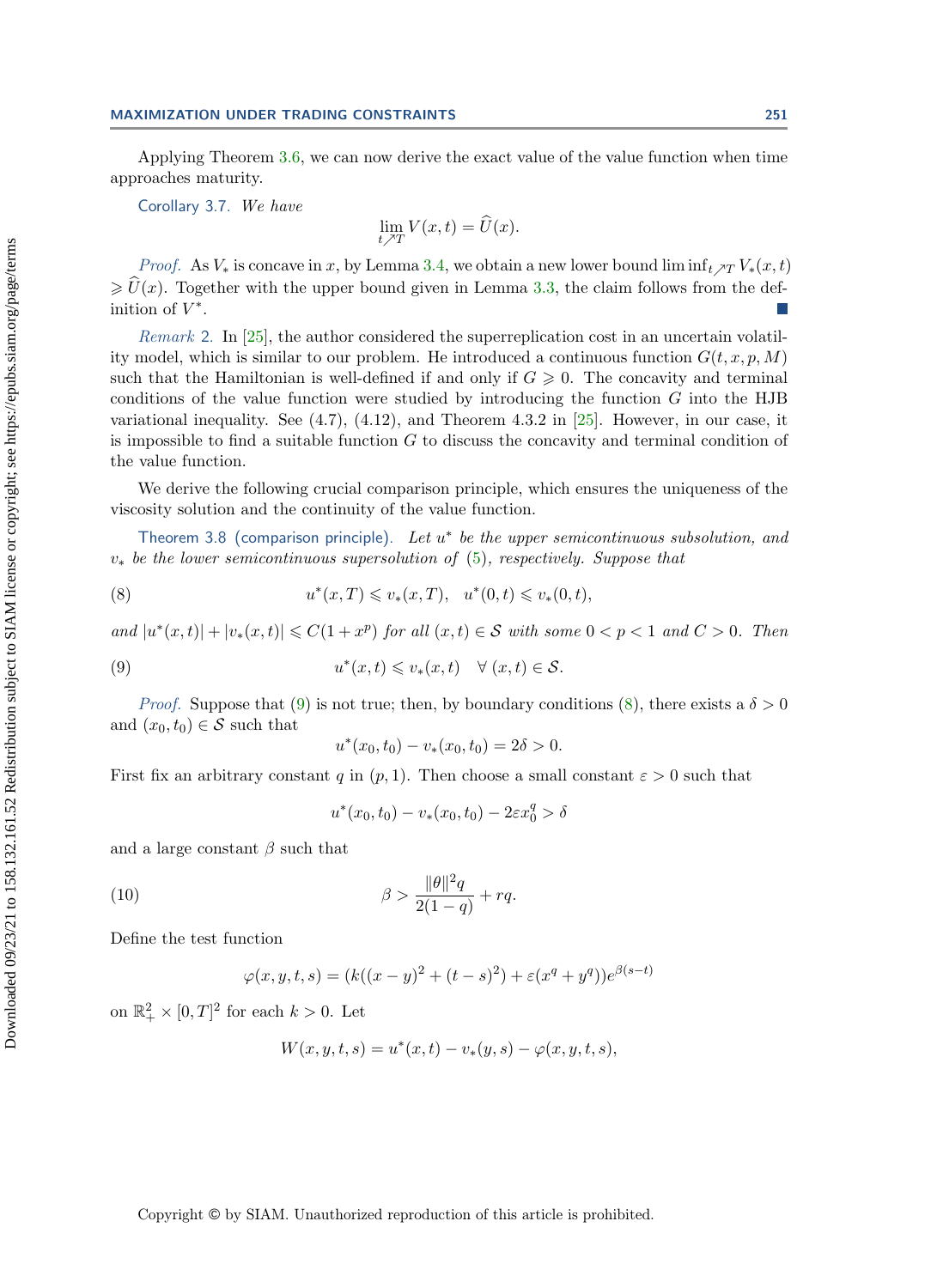then

$$
W(x, y, t, s) \leqslant C(2 + x^{p} + y^{p}) - \varepsilon (x^{q} + y^{q})e^{-\beta T} \to -\infty,
$$

as  $x+y \to +\infty$ , and we conclude from the boundary condition [\(8\)](#page-8-1) that W attains its maximum value on  $(0,\infty)^2 \times [0,T]^2$  at some point  $(\overline{x},\overline{y},\overline{t},\overline{s})$ , for instance, which of course depends on  $\varepsilon$ and k. Immediately,

<span id="page-9-0"></span>(11) 
$$
W(\overline{x}, \overline{y}, \overline{t}, \overline{s}) \geqslant W(x_0, x_0, t_0, t_0) = u^*(x_0, t_0) - v_*(x_0, t_0) - 2\varepsilon x_0^q > \delta,
$$

and consequently,

$$
u^*(\overline{x}, \overline{t}) - v_*(\overline{y}, \overline{s}) > \delta + \varphi(\overline{x}, \overline{y}, \overline{t}, \overline{s}),
$$

that is,

<span id="page-9-1"></span>(12) 
$$
u^*(\overline{x},\overline{t})-v_*(\overline{y},\overline{s}) > \delta + (k((\overline{x}-\overline{y})^2+(\overline{t}-\overline{s})^2)+\varepsilon(\overline{x}^q+\overline{y}^q))e^{\beta(\overline{s}-\overline{t})}.
$$

This, together with the growth condition

$$
u^*(\overline{x}, \overline{t}) - v_*(\overline{y}, \overline{s}) \leqslant C(2 + \overline{x}^p + \overline{y}^p),
$$

yields

<span id="page-9-2"></span>(13) 
$$
|\overline{x}| + |\overline{y}| + k((\overline{x} - \overline{y})^2 + (\overline{t} - \overline{s})^2) \leq C_{\varepsilon},
$$

where  $C_{\varepsilon}$  does not depend on k. Here, the assumption  $p < q < 1$  plays a crucial role. By the compactness of the real set, we may assume that  $\bar{x}$  and  $\bar{y}$  go to  $x_{\varepsilon}$ , and  $\bar{t}$  and  $\bar{s}$  go to  $t_{\varepsilon}$ , as  $k \to \infty$ . Then

$$
u^*(x_{\varepsilon}, t_{\varepsilon}) - v_*(x_{\varepsilon}, t_{\varepsilon}) \geq \limsup_{k \to \infty} u^*(\overline{x}, \overline{t}) - \liminf_{k \to \infty} v_*(\overline{y}, \overline{s})
$$
  

$$
\geq \limsup_{k \to \infty} (u^*(\overline{x}, \overline{t}) - v_*(\overline{y}, \overline{s})) \geq \limsup_{k \to \infty} W(\overline{x}, \overline{y}, \overline{t}, \overline{s}) \geq \delta,
$$

by [\(11\)](#page-9-0), which implies  $x_{\varepsilon} > 0$  and  $t_{\varepsilon} < T$  by the boundary condition [\(8\)](#page-8-1). Hence,

<span id="page-9-3"></span>(14) 
$$
\overline{x} > x_{\varepsilon}/2 > 0, \quad \overline{t} < T,
$$

for all sufficiently large k. From  $W(\overline{x}, \overline{y}, \overline{t}, \overline{s}) \geq W(x_{\varepsilon}, x_{\varepsilon}, t_{\varepsilon}, t_{\varepsilon})$ , we obtain

$$
k((\overline{x}-\overline{y})^2+(\overline{t}-\overline{s})^2)e^{-\beta T} \le k((\overline{x}-\overline{y})^2+(\overline{t}-\overline{s})^2)e^{\beta(\overline{s}-\overline{t})}
$$
  

$$
\le (u^*(\overline{x},\overline{t})-u^*(x_{\varepsilon},t_{\varepsilon}))-(v_*(\overline{y},\overline{s})-v_*(x_{\varepsilon},t_{\varepsilon}))+2\varepsilon x_{\varepsilon}^q-\varepsilon(\overline{x}^q+\overline{y}^q)e^{\beta(\overline{s}-\overline{t})},
$$

which leads to

<span id="page-9-4"></span>(15) 
$$
\limsup_{k \to \infty} k((\overline{x} - \overline{y})^2 + (\overline{t} - \overline{s})^2) = 0.
$$

Letting  $k \to \infty$  in [\(12\)](#page-9-1), we deduce a lower bound for

<span id="page-9-5"></span>(16) 
$$
u^*(x_{\varepsilon}, t_{\varepsilon}) - v_*(x_{\varepsilon}, t_{\varepsilon}) \geq \delta + 2\varepsilon x_{\varepsilon}^q.
$$

Copyright © by SIAM. Unauthorized reproduction of this article is prohibited.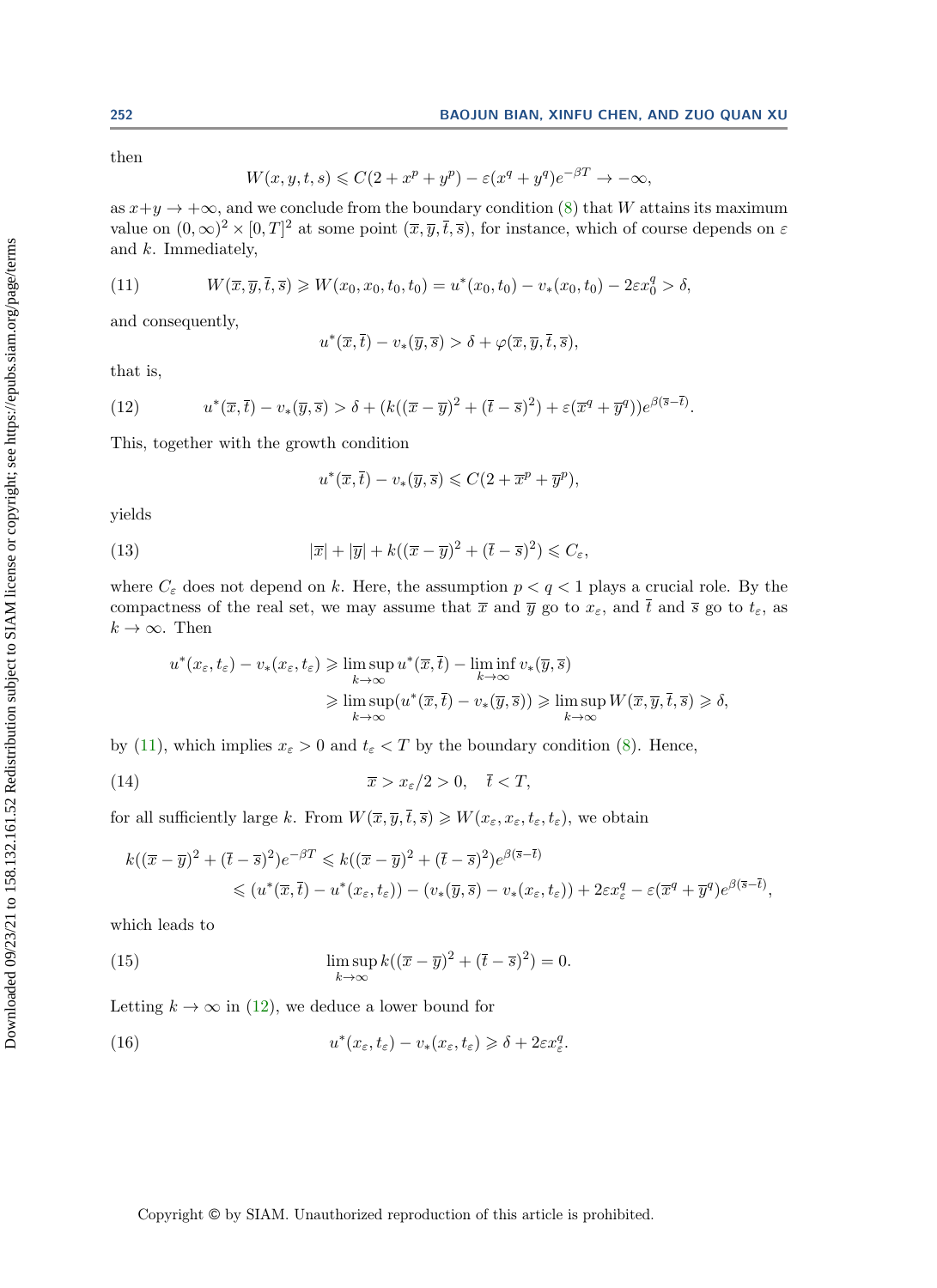## MAXIMIZATION UNDER TRADING CONSTRAINTS 253

Next, we shall use Ishii's lemma. (See Theorem 8.3 in the user's guide [\[11\]](#page-16-21).)

*Ishii's Lemma.* For any  $\eta > 0$ , there exist M and N such that

$$
(\varphi_t(\overline{x}, \overline{y}, \overline{t}, \overline{s}), M, \varphi_x(\overline{x}, \overline{y}, \overline{t}, \overline{s})) \in \overline{J}^{2,+} u^*(\overline{x}, \overline{t}),
$$
  

$$
(-\varphi_s(\overline{x}, \overline{y}, \overline{t}, \overline{s}), N, -\varphi_y(\overline{x}, \overline{y}, \overline{t}, \overline{s})) \in \overline{J}^{2,-} v_*(\overline{y}, \overline{s}),
$$

and

$$
\begin{pmatrix} M & 0 \\ 0 & -N \end{pmatrix} \leqslant \mathcal{D}^2 \varphi + \eta (\mathcal{D}^2 \varphi)^2 = \begin{pmatrix} \varphi_{xx} & \varphi_{xy} \\ \varphi_{yx} & \varphi_{yy} \end{pmatrix} + \eta \begin{pmatrix} \varphi_{xx} & \varphi_{xy} \\ \varphi_{yx} & \varphi_{yy} \end{pmatrix}^2.
$$

A simple calculation yields

<span id="page-10-0"></span>(17) 
$$
\varphi_x = (2k(x - y) + q\varepsilon x^{q-1})e^{\beta(s-t)}, \qquad \varphi_y = (-2k(x - y) + q\varepsilon y^{q-1})e^{\beta(s-t)}, \n\varphi_t = -\beta\varphi + 2k(t - s)e^{\beta(s-t)}, \qquad \varphi_s = \beta\varphi - 2k(t - s)e^{\beta(s-t)}, \n\mathcal{D}^2\varphi = 2ke^{\beta(s-t)}\begin{pmatrix} 1 & -1 \\ -1 & 1 \end{pmatrix} + q(q-1)\varepsilon e^{\beta(s-t)}\begin{pmatrix} x^{q-2} & 0 \\ 0 & y^{q-2} \end{pmatrix},
$$

and

$$
(\mathcal{D}^2 \varphi)^2 = 8k^2 e^{2\beta(s-t)} \begin{pmatrix} 1 & -1 \\ -1 & 1 \end{pmatrix} + 2kq(q-1)\varepsilon e^{2\beta(s-t)} \begin{pmatrix} x^{q-2} & -y^{q-2} \\ -x^{q-2} & y^{q-2} \end{pmatrix} + 2kq(q-1)\varepsilon e^{2\beta(s-t)} \begin{pmatrix} x^{q-2} & -x^{q-2} \\ -y^{q-2} & y^{q-2} \end{pmatrix} + q^2(q-1)^2 \varepsilon^2 e^{2\beta(s-t)} \begin{pmatrix} x^{2q-4} & 0 \\ 0 & y^{2q-4} \end{pmatrix}.
$$

Hence,

$$
Mx^{2} - Ny^{2} = (x y) {M \atop 0} {0 \atop 0} {x \atop 0} \n\le (x y) D^{2} \varphi {x \atop y} + \eta (x y) (D^{2} \varphi)^{2} {x \atop y} \n= 2ke^{\beta(s-t)}(x - y)^{2} + q(q - 1)\varepsilon e^{\beta(s-t)}(x^{q} + y^{q}) \n+ \eta(8k^{2}(x - y)^{2} + 4kq(q - 1)\varepsilon(x - y)(x^{q-1} - y^{q-1}) \n+ q^{2}(q - 1)^{2}\varepsilon^{2}(x^{2q-2} + y^{2q-2}))e^{2\beta(s-t)} \n\le 2ke^{\beta T}(x - y)^{2} + q(q - 1)\varepsilon e^{\beta(s-t)}(x^{q} + y^{q}) \n+ \eta(8k^{2}(x - y)^{2} + q^{2}(q - 1)^{2}\varepsilon^{2}(x^{2q-2} + y^{2q-2}))e^{2\beta T}.
$$

Taking  $\eta = e^{-k}$ , this gives, by [\(13\)](#page-9-2), [\(14\)](#page-9-3), and [\(15\)](#page-9-4),

$$
M\overline{x}^2 - N\overline{y}^2 \leqslant -q(1-q)\varepsilon e^{\beta(\overline{s}-\overline{t})}(\overline{x}^q + \overline{y}^q) - I_{k,\varepsilon} < 0
$$

for sufficiently large  $k$ , where

<span id="page-10-1"></span>(18) 
$$
\limsup_{k \to \infty} |I_{k,\varepsilon}| = 0.
$$

Copyright © by SIAM. Unauthorized reproduction of this article is prohibited.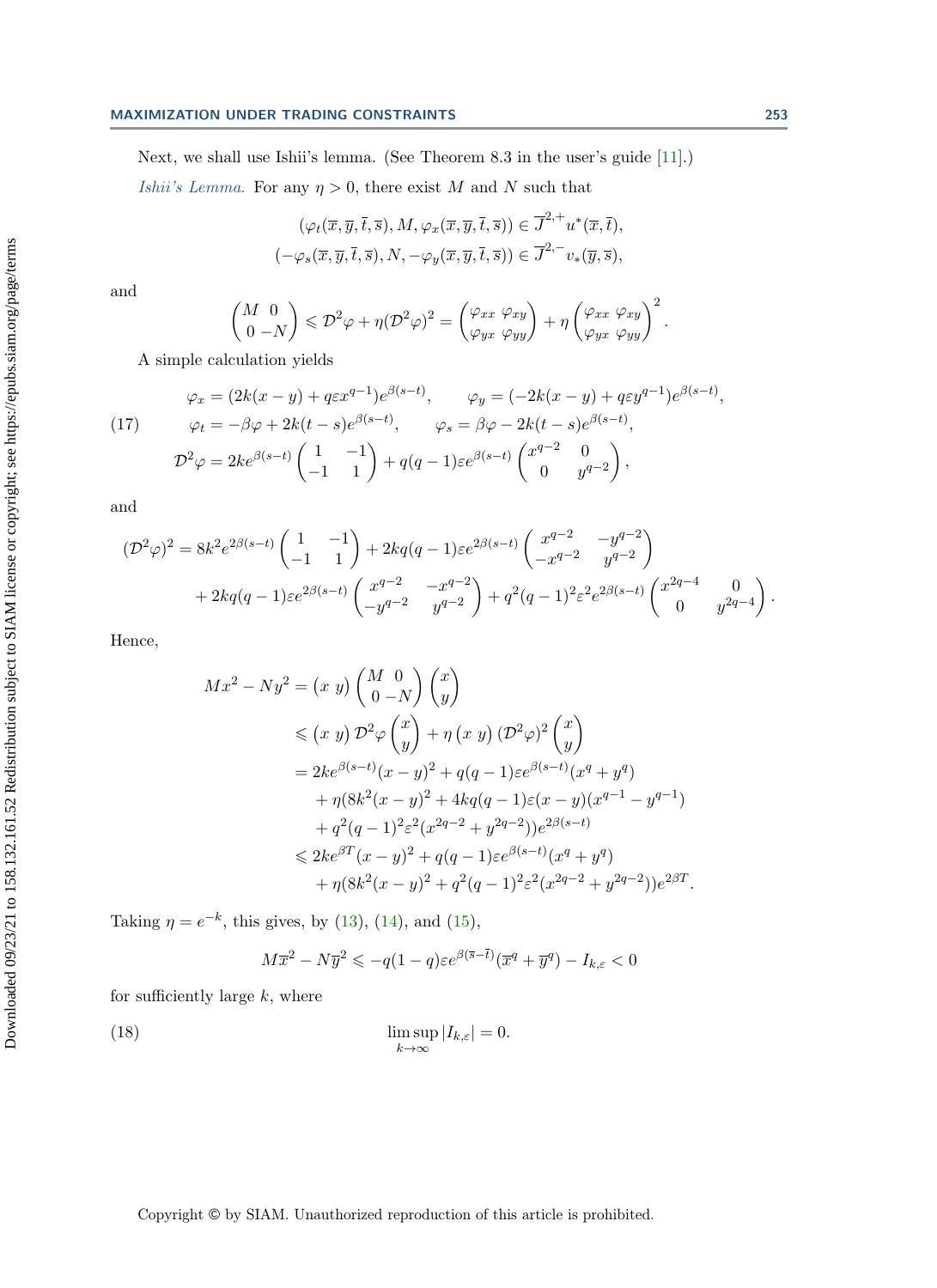$\sqrt{1}$ 

By  $(5)$ , Ishii's lemma, and  $(17)$ ,

$$
-\beta u^* + 2k(t-s)e^{\beta(s-t)} + \sup_{\pi \in \mathcal{C}} \left( \frac{1}{2} ||\pi^T \sigma||^2 x^2 M + \pi^T \mu x \varphi_x + rx \varphi_x \right) \Big|_{(\overline{x}, \overline{y}, \overline{t}, \overline{s})} \ge 0,
$$
  

$$
-\beta v_* + 2k(t-s)e^{\beta(s-t)} + \sup_{\pi \in \mathcal{C}} \left( \frac{1}{2} ||\pi^T \sigma||^2 y^2 N - \pi^T \mu y \varphi_y - ry \varphi_y \right) \Big|_{(\overline{x}, \overline{y}, \overline{t}, \overline{s})} \le 0.
$$

Subtracting the first inequality from the second one, after rearrangement, gives

$$
\beta(u^* - v_*)\Big|_{(\overline{x}, \overline{y}, \overline{t}, \overline{s})} \le \sup_{\pi \in \mathcal{C}} \left( \frac{1}{2} ||\pi^T \sigma||^2 x^2 M + \pi^T \mu x \varphi_x + r x \varphi_x \right) \Big|_{(\overline{x}, \overline{y}, \overline{t}, \overline{s})} \n- \sup_{\pi \in \mathcal{C}} \left( \frac{1}{2} ||\pi^T \sigma||^2 y^2 N - \pi^T \mu y \varphi_y - r y \varphi_y \right) \Big|_{(\overline{x}, \overline{y}, \overline{t}, \overline{s})} \n\le \sup_{\pi \in \mathcal{C}} \left( \frac{1}{2} ||\pi^T \sigma||^2 (Mx^2 - Ny^2) + (\pi^T \mu + r)(x \varphi_x + y \varphi_y) \right) \Big|_{(\overline{x}, \overline{y}, \overline{t}, \overline{s})} \n\le \sup_{\pi \in \mathcal{C}} \left( -\frac{1}{2} ||\pi^T \sigma||^2 (q(1-q)\varepsilon e^{\beta(\overline{s}-\overline{t})} (\overline{x}^q + \overline{y}^q) + I_{k,\varepsilon}) \n+ (\pi^T \sigma \theta + r)(2k(\overline{x} - \overline{y})^2 + q\varepsilon (\overline{x}^q + \overline{y}^q)) \right) \n\le \sup_{\alpha \in \mathbb{R}_+} \left( -\frac{1}{2} \alpha^2 (q(1-q)\varepsilon e^{\beta(\overline{s}-\overline{t})} (\overline{x}^q + \overline{y}^q) + I_{k,\varepsilon}) \n+ (\alpha ||\theta || + r)(2k(\overline{x} - \overline{y})^2 + q\varepsilon (\overline{x}^q + \overline{y}^q)) \right) \n\le \frac{||\theta||^2}{2} \frac{(2k(\overline{x} - \overline{y})^2 + q\varepsilon (\overline{x}^q + \overline{y}^q)) + I_{k,\varepsilon}}{q(1-q)\varepsilon e^{\beta(\overline{s}-\overline{t})} (\overline{x}^q + \overline{y}^q) + I_{k,\varepsilon}} + r(2k(\overline{x} - \overline{y})^2 + q\varepsilon (\overline{x}^q + \overline
$$

Letting  $k \to \infty$ , it follows from [\(14\)](#page-9-3), [\(15\)](#page-9-4), and [\(18\)](#page-10-1) that

(19) 
$$
\beta(u^*(x_\varepsilon,t_\varepsilon)-v_*(x_\varepsilon,t_\varepsilon))\leqslant \left(\frac{\|\theta\|^2q}{2(1-q)}+rq\right)2\varepsilon x_\varepsilon^q.
$$

Comparing with [\(16\)](#page-9-5) and using  $x_{\varepsilon} > 0$ , we obtain

$$
\beta < \frac{\|\theta\|^2 q}{2(1-q)} + rq,
$$

contradicting [\(10\)](#page-8-2). The proof is complete.

Remark 3. In [\[25\]](#page-17-7), the author assumed that the Hamiltonian  $H(t, x, p, M)$  is Lipschitz continuous in x, uniformly in  $\pi \in \mathcal{C}$ , and proved the comparison theorem, 4.4.5. In our singular case, Hamiltonian  $H(t, x, p, M)$  is not continuous uniformly. The p-growth condition is the key point for our approach.

<span id="page-11-0"></span>Applying Proposition [3.5,](#page-6-4) Lemma [3.1,](#page-4-4) and Corollary [3.7,](#page-8-3) we deduce that  $V_* \geq V^*$  by comparison principle. It yields  $V = V^* = V_*$  by the definitions of  $V^*$  and  $V_*$ . To conclude, we have, by Lemma [3.2,](#page-4-2) the following.

Downloaded 09/23/21 to 158.132.161.52 Redistribution subject to SIAM license or copyright; see https://epubs.siam.org/page/terms

Downloaded 09/23/21 to 158.132.161.52 Redistribution subject to SIAM license or copyright; see https://epubs.siam.org/page/terms

 $\mathbb{R}^n$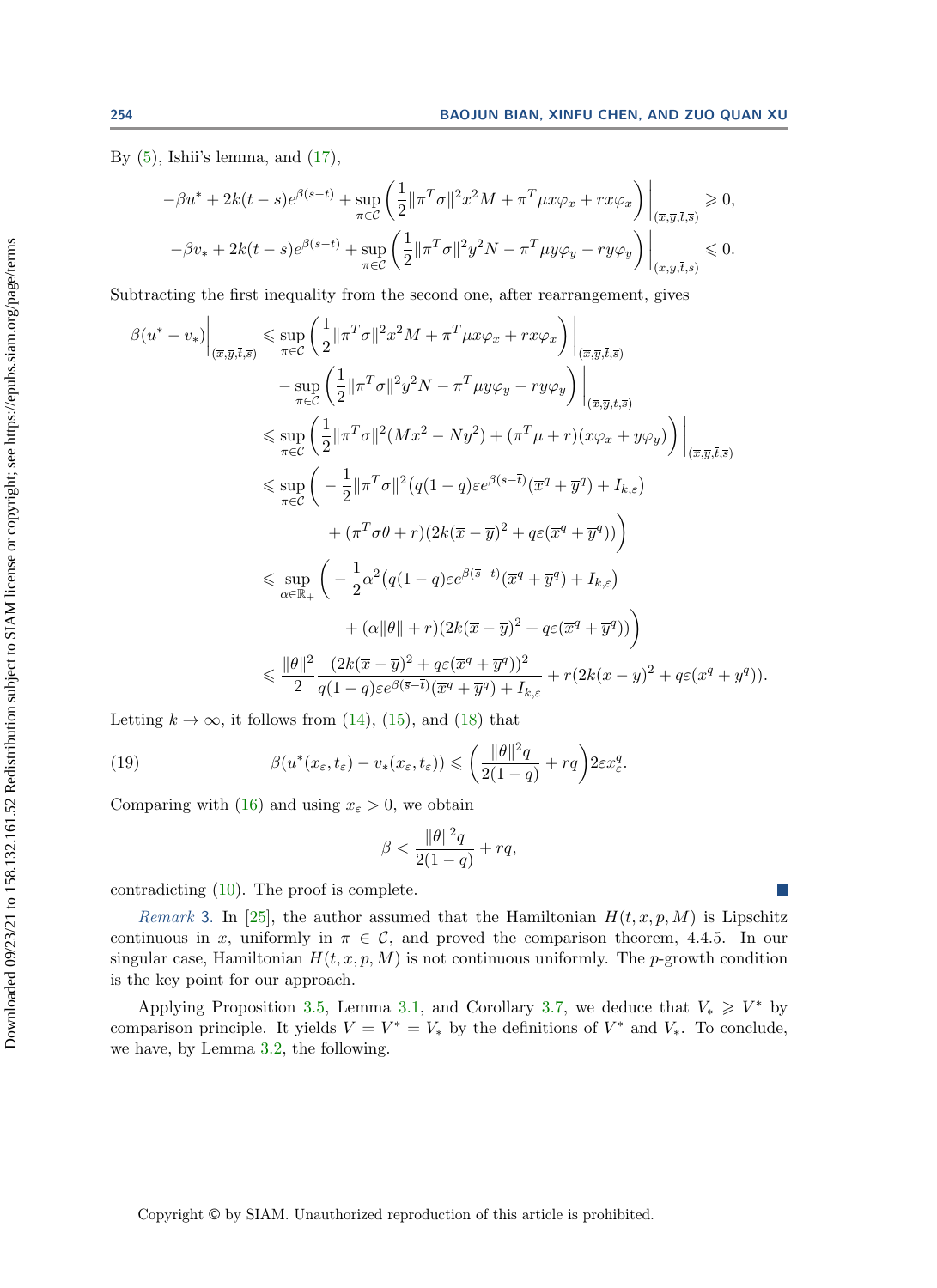### MAXIMIZATION UNDER TRADING CONSTRAINTS 255

Theorem 3.9. The value function  $V$  is the unique continuous viscosity solution of the HJB equation  $(5)$  in the class of concave and nondecreasing functions in x with boundary conditions

$$
\lim_{x \searrow 0} V(x,t) = 0, \quad \lim_{t \nearrow T} V(x,t) = \widehat{U}(x).
$$

<span id="page-12-0"></span>4. Smoothness of the value function. As the value function V is close to  $\widehat{U}$  near maturity, we naturally consider the related concavified problem

$$
\widehat{V}(x,t) := \sup_{\pi \in \mathcal{A}} \mathbb{E}_{t,x}[\widehat{U}(X_T)], \quad (x,t) \in \mathcal{S}.
$$

This is a standard expected utility maximization problem except for the fact that  $\hat{U}$  is only Hölder continuous and may not be strictly concave.

<span id="page-12-2"></span>Corollary 4.1. We have

$$
V(x,t) = \widehat{V}(x,t) \quad \forall (x,t) \in \mathcal{S}.
$$

*Proof.* By Theorem [3.9,](#page-11-0) V is a viscosity solution of [\(5\)](#page-6-0). It is easily seen that  $\hat{V}$  is also a solution of [\(5\)](#page-6-0). As they have the same boundary and terminal values, by the comparison principle [3.8,](#page-8-4) they are equal on  $S$ .

Remark 4. Using the stochastic duality method, Reichlin [\[26\]](#page-17-3) studied a utility maximization problem for a not necessarily concave utility function in a complete market setting and obtained the same result. He showed that the underlying probability space crucially affects the optimization problem. The two value functions do not necessarily coincide if the underlying probability space is atomic. In our setting, the underlying probability space is atomless so that the two value functions are the same. However, Reichlin did not study the properties of the value function near maturity.

<span id="page-12-3"></span>Theorem 4.2. If 
$$
\mu \neq 0
$$
 and  $\text{rank}(\sigma) = m = n$ , then V is in  $C^{2,1}(\mathcal{S})$ .

The proof is given in the appendix.

Carpenter [\[9\]](#page-16-14) considered a nonconcave utility portfolio choice problem in a complete mar-ket setting.<sup>[1](#page-12-1)</sup> In contrast to our PDE approach to show Corollary [4.1,](#page-12-2) Carpenter showed it by proving the optimal payoff for the concavified objective function is also optimal for the true objective function because it only takes on values where the two functions agree. In fact, using the dual method, he showed that the optimal final payoff (given initial time 0) is

$$
X_T^* = (\widehat{U}')^{(-1)}(\lambda \rho_T) = \begin{cases} 0 & \text{if } \rho_T \text{ is bigger than a threshold;} \\ (\widehat{U}')^{(-1)}(\lambda \rho_T) & \text{otherwise.} \end{cases}
$$

Here  $\rho_T$  is the so-called pricing kernel defined in [\(2\)](#page-4-5) and  $(\hat{U}')^{(-1)}$  stands for the left-inverse of the function  $\hat{U}'$ . The utility function and its concave envelope in [\[9\]](#page-16-14) are demonstrated in the

<span id="page-12-1"></span> $1_G$ uan et al. [\[15\]](#page-16-22) considered a similar problem but with a nonsmooth utility and mixed choice of investment strategies and investment horizon.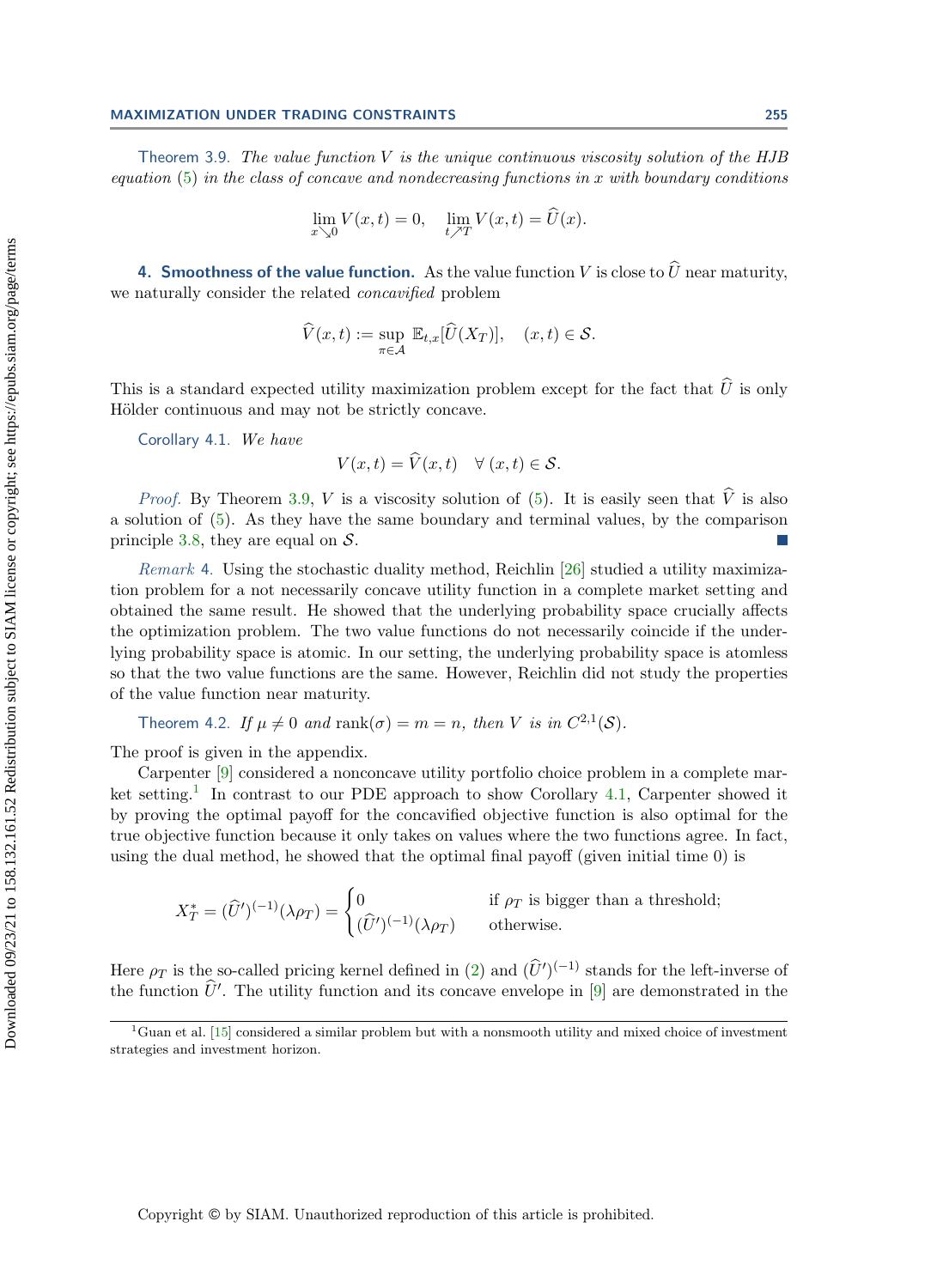<span id="page-13-1"></span>

<span id="page-13-2"></span>Figure 2. The utility function U and its concave envelope  $\widehat{U}$  in [\[9\]](#page-16-14).



**Figure 3.** The utility function  $U(x) = \mathbb{1}_{x \geq q_{\text{ood}}}$  and its concave envelope  $\widehat{U}$ .

Figure [2.](#page-13-1) As demonstrated in the picture, it can be seen that

$$
U(X_T^*) = \widehat{U}(X_T^*).
$$

This coincides with Corollary [4.1.](#page-12-2)

If we consider the goal-reaching problem in a complete market setting, then the utility function  $U(x) = \mathbb{1}_{x \ge 0}$  is not continuous, and its concave envelope is demonstrated in the Figure [3.](#page-13-2) In this case, although the concave envelope function is only Hölder continuous with  $p = 1$ , our method still works. In the absence of trading constraints, the optimal final payoff is two-point (with one point being zero) distributed, which is consistent with [\[17,](#page-16-18) Theorem 3.2].

<span id="page-13-0"></span>5. Concluding remarks. The main contributions of this paper are as follows. First, in our model, neither the utility function nor the value function is necessarily continuous. Second, the limit of the value function, as time approaches maturity, has been proved to be the concave envelope of the utility function. Third, the value function has been proved to be concave before maturity. Finally, we have proved the second-order smoothness of the value function at any point before maturity when the market is complete.

In this paper, we have assumed that the trading constraint set is a convex cone. A new method is called for in which it is not a cone.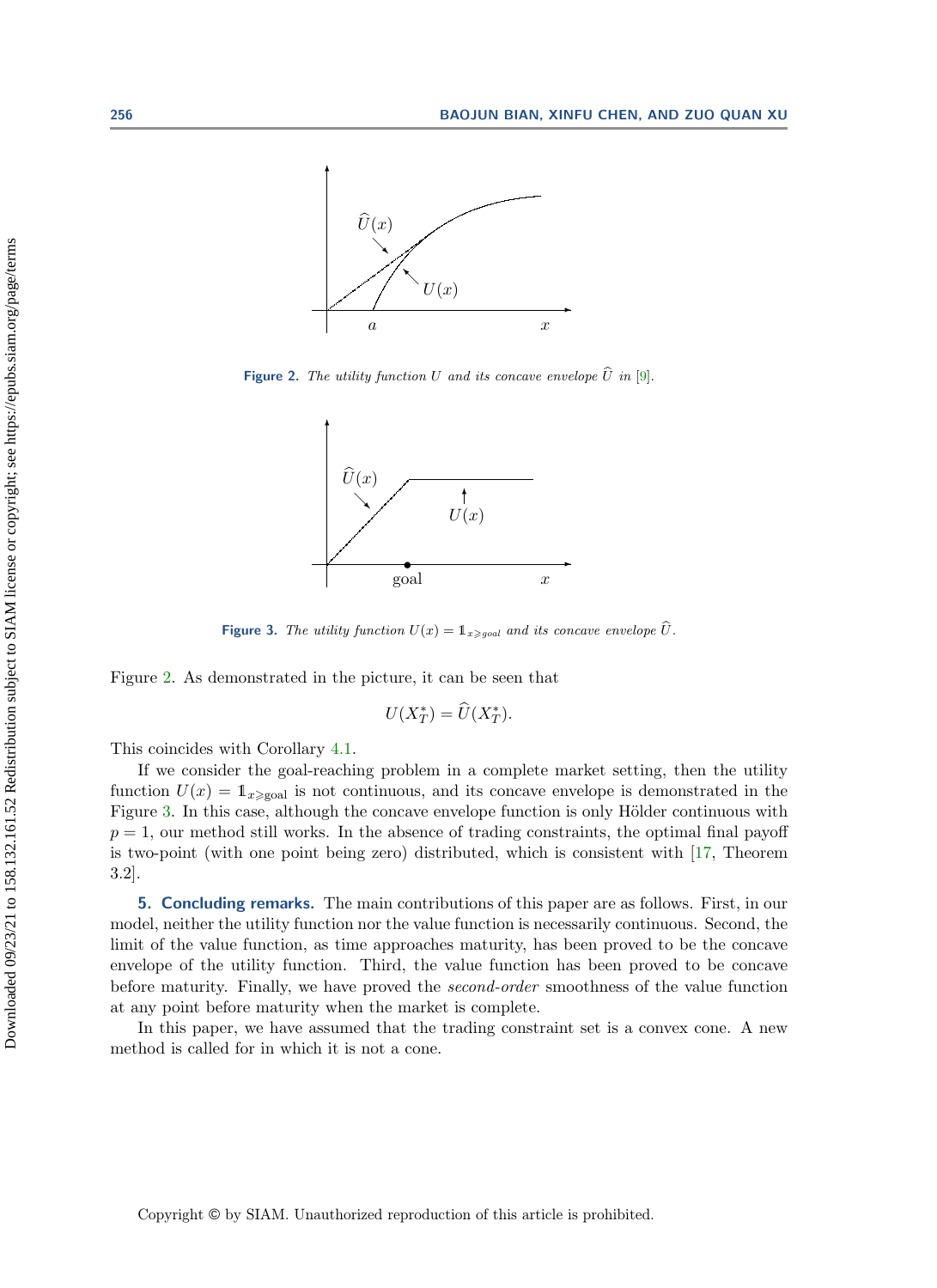### Appendix.

*Proof of Theorem [4.2](#page-12-3).* By Corollary [4.1,](#page-12-2) it suffices to prove  $\hat{V}$  is in  $C^{2,1}(\mathcal{S})$ . By Theo-rem [3.9](#page-11-0) and Corollary [4.1,](#page-12-2)  $\hat{V}$  is concave and nondecreasing in x and is the unique continuous viscosity solution of the HJB equation

<span id="page-14-0"></span>(20) 
$$
\widehat{V}_t + \sup_{\pi \in \mathcal{C}} \left( \frac{1}{2} ||\pi^T \sigma||^2 x^2 \widehat{V}_{xx} + \pi^T \mu x \widehat{V}_x \right) + r x \widehat{V}_x = 0, \quad (x, t) \in \mathcal{S},
$$

with boundary conditions  $\hat{V}(0, t) = 0$ ,  $\hat{V}(x, T) = \hat{U}(x)$ . If we can find a classical (which must be a viscosity) solution in  $C^{2,1}(\mathcal{S})$  for the above HJB equation, then it must be  $\hat{V}$  and the claim follows.

Now let us construct a  $C^{2,1}(\mathcal{S})$  solution for [\(20\)](#page-14-0) by a convex dual argument (see, e.g., Pham [\[25\]](#page-17-7), [\[3,](#page-16-6) Theorems 3.8 and 5.1], and [\[31\]](#page-17-8)).

Let

$$
\alpha = \max_{\substack{\pi \in \mathcal{C} \\ \|\pi^T \sigma\| = 1}} \pi^T \sigma \theta = \max_{\substack{\pi \in \mathcal{C} \\ \|\pi^T \sigma\| = 1}} \pi^T \mu^{2}
$$

It is positive as  $C^T \mu \neq \{0\}$ . Furthermore, let  $\phi$  be the solution of

(21) 
$$
\begin{cases} \phi_t + \frac{\alpha^2}{2} y^2 \phi_{yy} - r y \phi_y = 0, \quad (y, t) \in \mathcal{S}, \\ \phi(y, T) = \sup_{x > 0} (\widehat{U}(x) - xy). \end{cases}
$$

By the Feynman–Kac formula,

$$
\phi(y,t) = \int_{\mathbb{R}} \phi(ye^{-(r+\frac{\alpha^2}{2})(T-t)+\alpha z\sqrt{T-t}},T) \,\mathrm{d}z.
$$

Under Assumption [1,](#page-3-0)  $\phi(y, T)$  is a nonconstant, decreasing, and convex function in y, so one can show that  $\phi \in C^{2,1}(\mathcal{S})$  is strictly decreasing and strictly convex in y in S. This implies  $\phi_y < 0$ . Furthermore, by the strong maximum principle, we have  $\phi_{yy} > 0$  in S.

Using the facts that  $\phi_y < 0$  and  $\phi_{yy} > 0$ , C is a cone,  $\mu = \sigma \theta$ , and  $\alpha > 0$ , we have

$$
\sup_{\pi \in \mathcal{C}} \left( -\frac{1}{2} \|\pi^T \sigma\|^2 \frac{\phi_y^2}{\phi_{yy}} - \pi^T \mu y \phi_y \right) = \sup_{\beta \ge 0} \sup_{\substack{\pi \in \mathcal{C} \\ \|\pi^T \sigma\| = 1}} \left( -\frac{1}{2} \beta^2 \|\pi^T \sigma\|^2 \frac{\phi_y^2}{\phi_{yy}} - \beta \pi^T \sigma \theta y \phi_y \right)
$$

$$
= \sup_{\beta \ge 0} \sup_{\substack{\pi \in \mathcal{C} \\ \|\pi^T \sigma\| = 1}} \left( -\frac{1}{2} \beta^2 \frac{\phi_y^2}{\phi_{yy}} - \beta \pi^T \sigma \theta y \phi_y \right)
$$

$$
= \sup_{\beta \ge 0} \left( -\frac{1}{2} \beta^2 \frac{\phi_y^2}{\phi_{yy}} - \beta \alpha y \phi_y \right) = \frac{\alpha^2}{2} y^2 \phi_{yy}.
$$

<span id="page-14-1"></span><sup>2</sup>In general, one has  $0 \le \alpha \le ||\theta||$ . In particular, if the market is complete, i.e.,  $\mathcal{C} = \mathbb{R}^n$  and rank $(\sigma) = n$ , then  $\alpha = ||\theta||$ .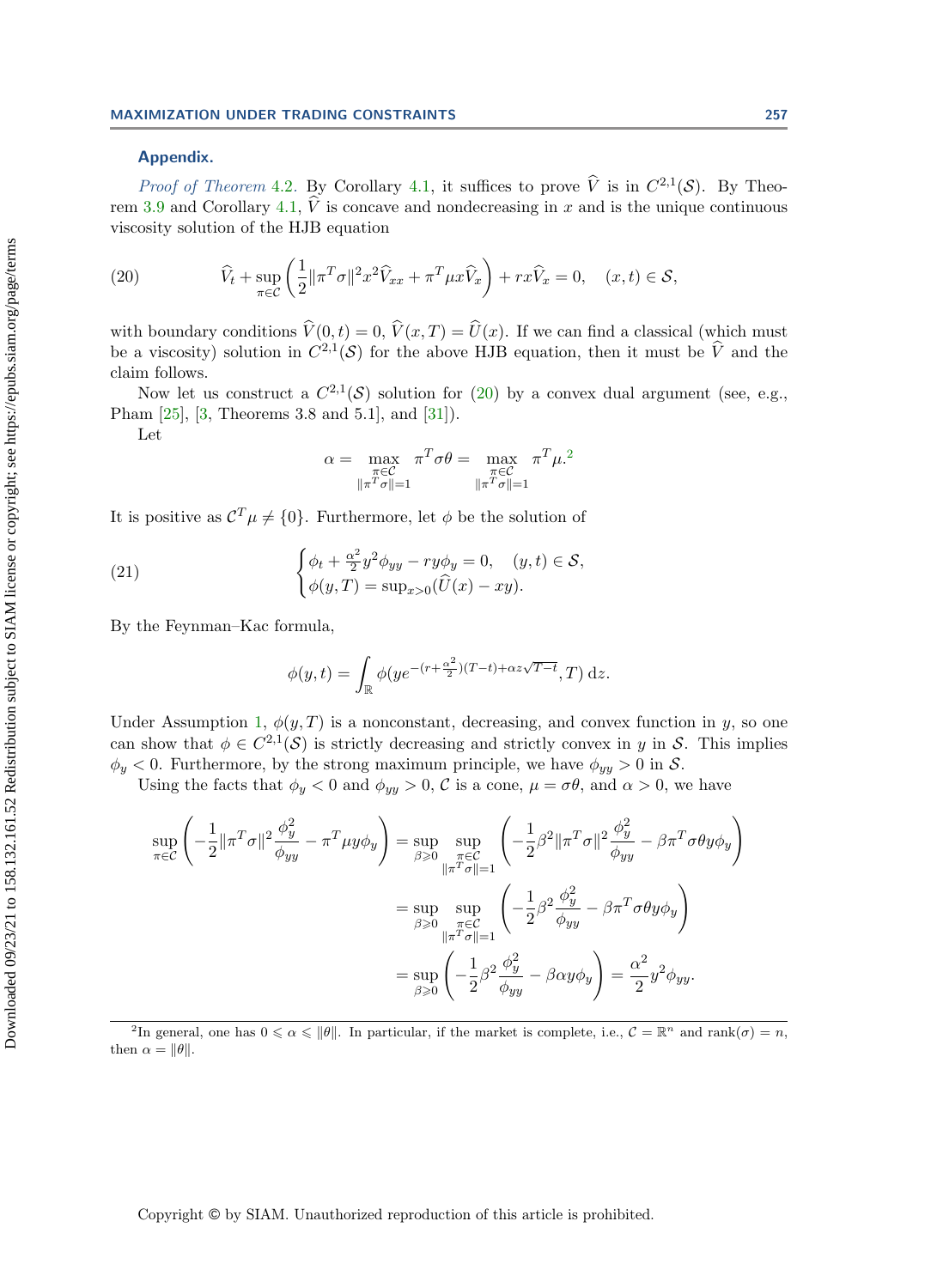Therefore,  $\phi$  is a classical solution of the following equation:

<span id="page-15-0"></span>(22) 
$$
\begin{cases} \phi_t + \sup_{\pi \in \mathcal{C}} \left( -\frac{1}{2} ||\pi^T \sigma||^2 \frac{\phi_y^2}{\phi_{yy}} - \pi^T \mu y \phi_y \right) - r y \phi_y = 0, \quad (y, t) \in \mathcal{S}, \\ \phi(y, T) = \sup_{x > 0} (\widehat{U}(x) - xy). \end{cases}
$$

Define the concave dual

$$
\widehat{\phi}(x,t) = \inf_{y>0} (\phi(y,t) + xy), \quad x > 0.
$$

In particular, since  $\hat{U}$  is concave, we have  $\hat{\phi}(x, T) = \hat{U}(x)$ . Because  $\phi$  is convex in y, we have the dual relation

$$
\phi(y,t) = \sup_{x>0} (\widehat{\phi}(x,t) - xy), \quad y > 0.
$$

By Assumption [1,](#page-3-0) we have

$$
\phi(y,T) = \sup_{x>0} (\widehat{U}(x) - xy) \le \sup_{x>0} (Lx^p - xy) \ll y^{p/(p-1)},
$$

and thus

$$
\phi(y,t) = \int_{\mathbb{R}} \phi(ye^{-(r+\frac{\alpha^2}{2})(T-t)+\alpha z\sqrt{T-t}},T) dz \ll y^{p/(p-1)}.
$$

It follows that

$$
\widehat{\phi}(x,t) = \inf_{y>0} (\phi(y,t) + xy) \ll \inf_{y>0} (y^{p/(p-1)} + xy) \ll x^p,
$$

which implies

$$
\phi(0,t)=0.
$$

By definition and the convexity of  $\phi$ ,

$$
\widehat{\phi}(-\phi_y(y,t),t) = \phi(y,t) - y\phi_y(y,t).
$$

From this one can deduce from [\(22\)](#page-15-0) that  $\widehat{\phi} \in C^{2,1}(\mathcal{S})$  satisfies

$$
\widehat{\phi}_t + \sup_{\pi \in \mathcal{C}} \left( \frac{1}{2} \| \pi^T \sigma \|^2 x^2 \widehat{\phi}_{xx} + \pi^T \mu x \widehat{\phi}_x \right) + r x \widehat{\phi}_x = 0, \quad (x, t) \in \mathcal{S}.
$$

We conclude that  $\hat{\phi} \in C^{2,1}(\mathcal{S})$  satisfies the HJB equation [\(20\)](#page-14-0) with boundary conditions  $\hat{\phi}(0, t) = 0$  and  $\hat{\phi}(x, T) = \hat{U}(x)$ . By the uniqueness of the solution, we conclude that  $\hat{V} \equiv \hat{\phi} \in C^{2,1}(\mathcal{S})$ .  $C^{2,1}(\mathcal{S})$ .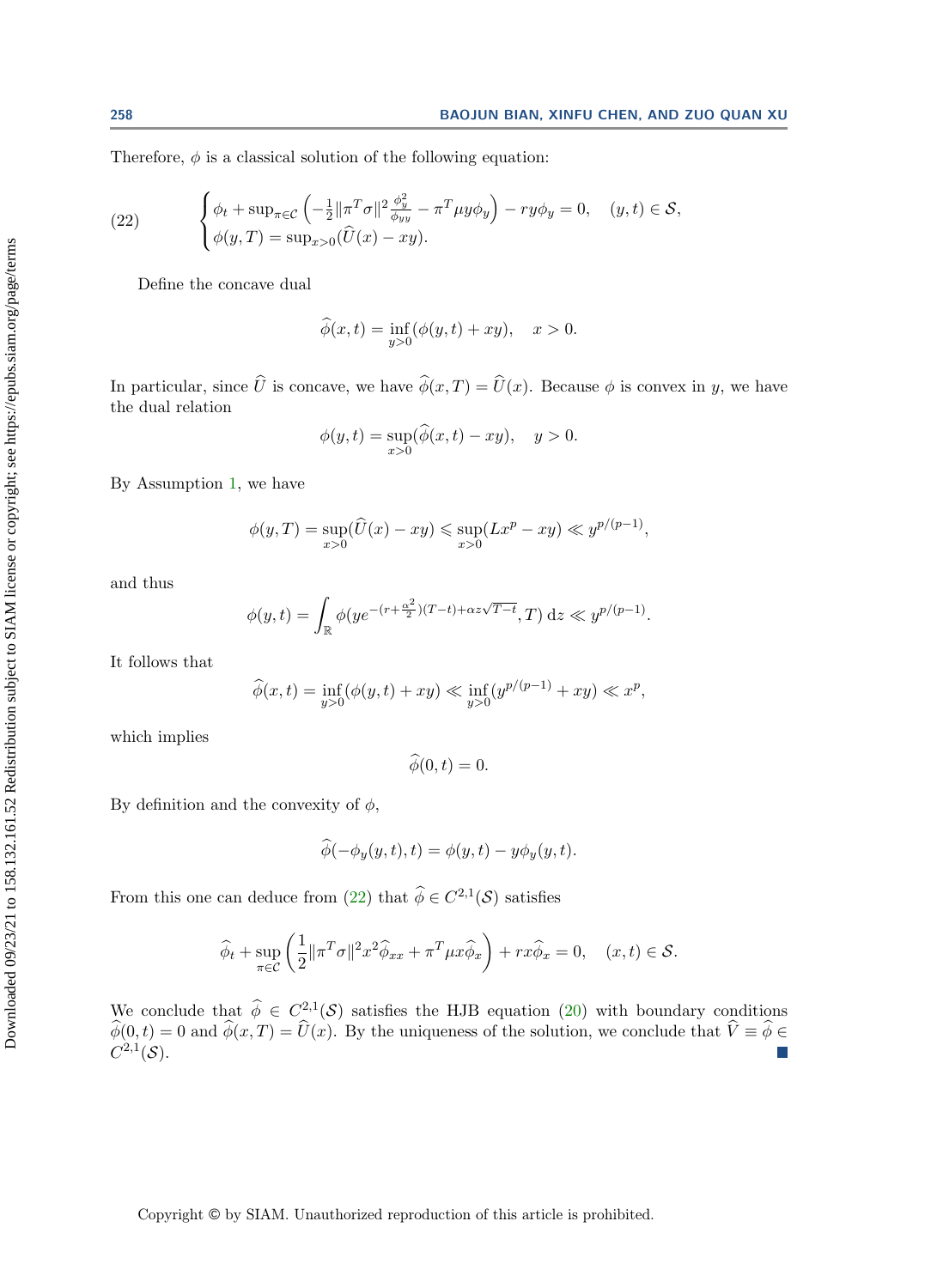Acknowledgments. The authors are grateful to the editors and anonymous referees for carefully reading the manuscript and making useful suggestions that have led to a much improved version of the paper.

#### **REFERENCES**

- <span id="page-16-13"></span>[1] A.B. Berkelaar, R. Kouwenberg, and T. Post (2004), Optimal portfolio choice under loss aversion, Rev. Econ. Stat., 86, pp. 973–987.
- <span id="page-16-3"></span>[2] S. BIAGINI AND M. FRITTELLI (2005), Utility maximization in incomplete markets for unbounded processes, Finance Stoch., 9, pp. 493–517.
- <span id="page-16-6"></span>[3] B. Bian, S. Miao, and H. Zheng (2011), Smooth value functions for a class of nonsmooth utility maximization problems, SIAM J. Financial Math., 2, pp. 727–747.
- <span id="page-16-4"></span>[4] B. Bian and H. Zheng (2015), Turnpike property and convergence rate for an investment model with general utility functions, J. Econom. Dynam. Control, 51, pp. 28–49.
- <span id="page-16-12"></span>[5] G. BORDIGONI, A. MATOUSSI, AND M. SCHWEIZER (2007), A stochastic control approach to a robust utility maximization problem, in Proceedings of the Second Abel Symposium on Stochastic Analysis and Applications, F. E. Benth et al., eds., Oslo, 2005, Springer, New York, pp. 135–151.
- <span id="page-16-5"></span>[6] B. BOUCHARD, N. TOUZI, AND A. ZEGHAL (2004), Dual formulation of the utility maximization problem: The case of nonsmooth utility, Ann. Appl. Probab., 14, pp. 678–717.
- <span id="page-16-16"></span>[7] S. Browne (1999), Reaching goals by a deadline: Digital options and continuous-time active portfolio management, Adv. Appl. Probab., 31, pp. 551–577.
- <span id="page-16-17"></span>[8] S. Browne (2000), Risk-constrained dynamic active portfolio management, Manag. Sci., 46, pp. 1188– 1199.
- <span id="page-16-14"></span>[9] J.N. Carpenter (2000), Does option compensation increase managerial risk appetite?, J. Finance, 50, pp. 2311–2331.
- <span id="page-16-11"></span>[10] Z. CHEN AND L.G. EPSTEIN (2002), Ambiguity, risk, and asset returns in continuous time, Econometrica, 70, pp. 1403–1443.
- <span id="page-16-21"></span>[11] M.G. Crandall, H. Ishii, and P.L. Lions (1992), User's guide to viscosity solutions of second-order partial differential equations, Bull. Amer. Math. Soc. (N.S.), 27, pp. 1–67.
- <span id="page-16-8"></span>[12] M. Dai and F.H. Yi (2009), Finite-horizon optimal investment with transaction costs: A parabolic double obstacle problem, J. Differential Equations, 246, pp. 1445–1469.
- <span id="page-16-7"></span>[13] G. DEELSTRA, H. PHAM, AND N. TOUZI (2001), Dual formulation of the utility maximization problem under transaction costs, Ann. Appl. Probab., 11, pp. 1353–1383.
- <span id="page-16-9"></span>[14] I. GILBOA AND D. SCHMEIDLER (1989), Maxmin expected utility with a non-unique prior, J. Math. Econom., 18, pp. 141–153.
- <span id="page-16-22"></span>[15] C.H. GUAN, X. LI, Z.Q. XU, AND F.H. Yi (2017), A stochastic control problem and related free boundaries in finance, Math. Control Relat. Fields, 7, pp. 563–584.
- <span id="page-16-10"></span>[16] L.P. HANSEN AND T.J. SARGENT (2001), Robust control and model uncertainty, Amer. Econ. Rev., 91, pp. 60–66.
- <span id="page-16-18"></span>[17] X.D. HE AND X.Y. ZHOU (2011), Portfolio choice via quantiles, Math. Finance, 21, pp. 203-231.
- <span id="page-16-2"></span>[18] J. HUGONNIER AND D. KRAMKOV (2004), Optimal investment with random endowments in incomplete markets, Ann. Appl. Probab., 14, pp. 845–864.
- <span id="page-16-19"></span>[19] H. Jin and X.Y. Zhou (2008), Behavioral portfolio selection in continuous time, Math. Finance, 18, pp. 385–426.
- <span id="page-16-20"></span>[20] I. Karatzas and S.E. Shreve (1999), Methods of Mathematical Finance, Springer, New York.
- <span id="page-16-0"></span>[21] I. Karatzas and G. Zitkovic (2003), Optimal consumption from investment and random endowment in incomplete semi-martingale markets, Ann. Probab., 31, pp. 1821–1858.
- <span id="page-16-1"></span>[22] D. KRAMKOV AND W. SCHACHERMAYER (1999), The asymptotic elasticity of utility functions and optimal investment in incomplete markets, Ann. Appl. Probab., 9, pp. 904–950.
- <span id="page-16-15"></span>[23] M. KULLDORFF (1993), Optimal control of favorable games with a time limit, SIAM J. Control Optim., 31, pp. 52–69.